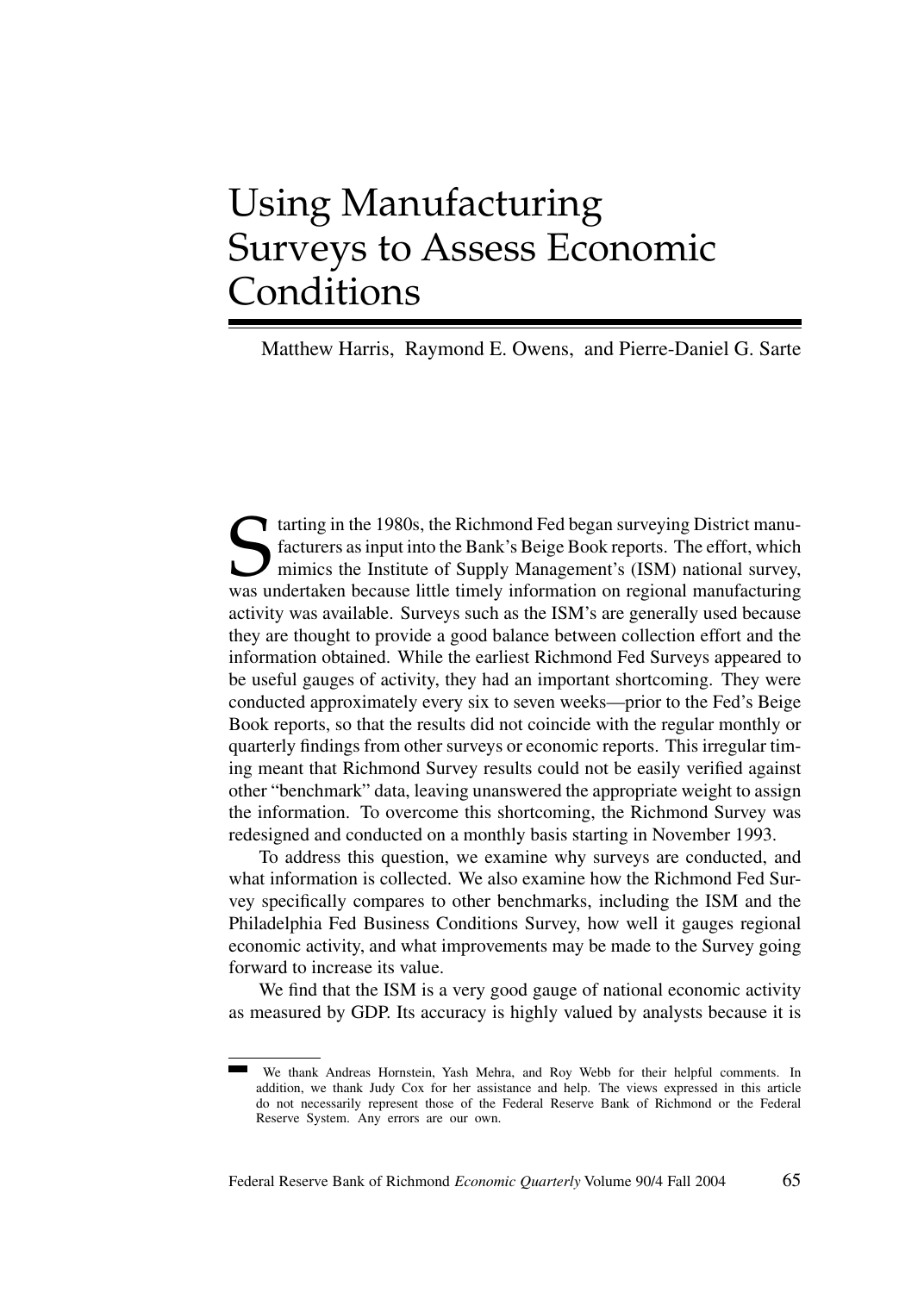available up to three months before final GDP data. We also find that the Richmond Manufacturing Survey—alone and when used in conjunction with the Philadelphia Fed Survey of Business Conditions—is highly correlated with the ISM. In addition, we find the Richmond Survey to be a good predictor of several important measures of Fifth District Federal Reserve regional economic activity. It follows, therefore, that the value of the Richmond Survey would increase if it were released sooner and contained an overall measure of economic activity.

## **1. WHY SURVEY?**

Prior to the Richmond Survey, information on Fifth District manufacturing activity was available primarily from the annual Gross State Product (GSP) reports of District states as well as manufacturing employment. But the GSP data are typically released one to two years after the period covered by the report. Other information, such as manufacturing employment, is received in a more timely manner, though still with a one- to two-month lag. Since manufacturing activity has historically shown cyclical behavior, the long lag in the GSP data is problematic. With lags, the cyclical nature of manufacturing activity raises the likelihood that current conditions in manufacturing activity differ from those described in the GSP report, rendering the data useful as a historical benchmark, but sharply reducing their value in assessing current conditions.

A second alternative was the monthly survey of manufacturing conditions provided by the National Association of Purchasing Management (NAPM), now called the ISM. Although timely, the ISM Survey gauges manufacturing activity at the national level rather than at the regional level. This broad geographic coverage raises questions about the NAPM's ability to represent accurately Fifth District manufacturing activity. The Richmond Fed's Survey was undertaken to fill this gap. The information gathered is timely, but has it been accurate? To address this question, an examination of the Richmond Survey and its results follows.

## **2. THE RICHMOND SURVEY**

The Richmond Survey is distributed to approximately 200 manufacturers in the Fifth Federal Reserve District during the second week of each month, with approximately 40 of those manufacturers also receiving the Survey by e-mail. Responses are delivered to us by mail, fax, or via the Internet where respondents can directly input their data by the deadline. Responses must be received by the cutoff date—usually the first day of the following month—and typically number about 90 to 100. After compiling the results, the Richmond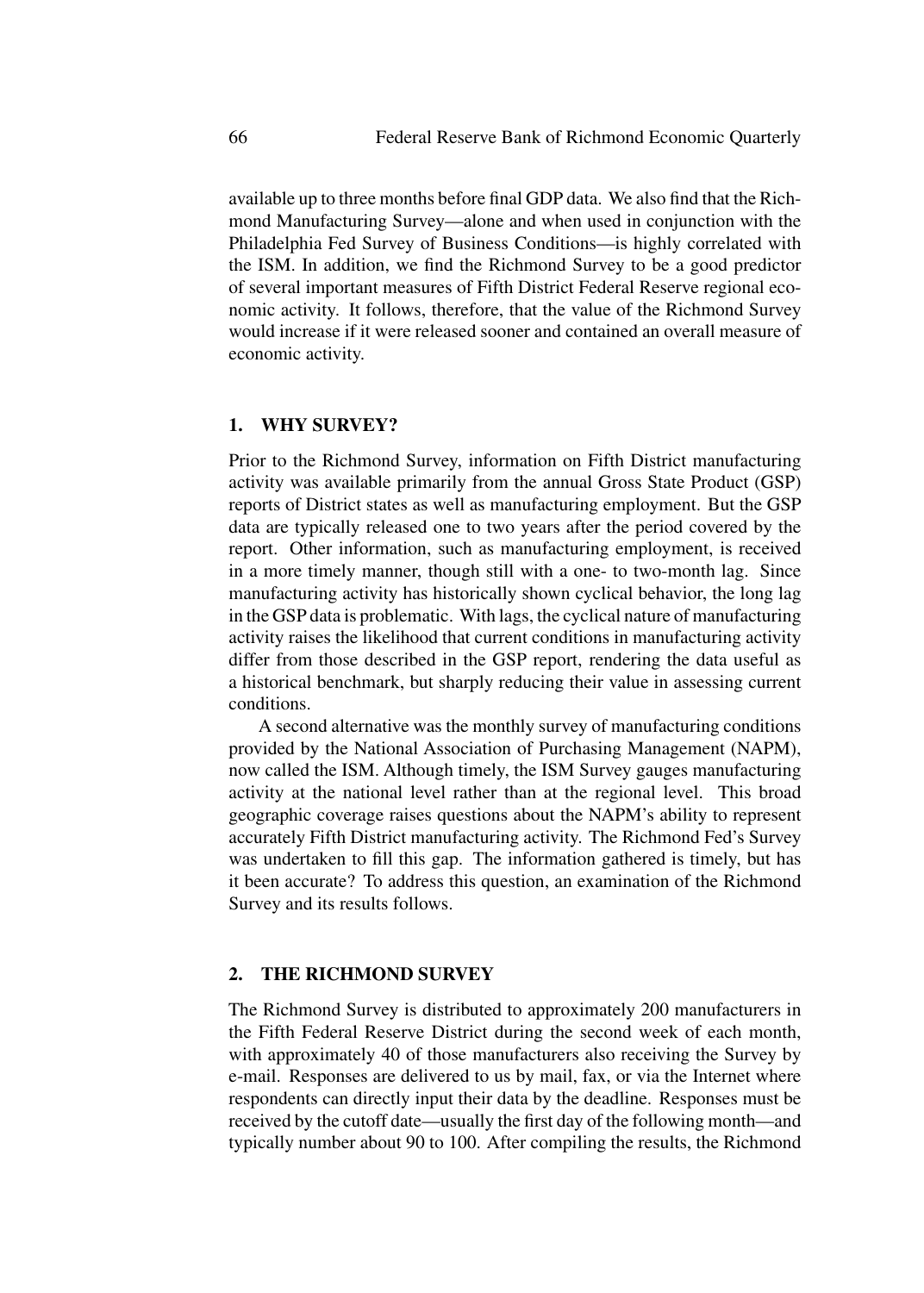Fed places them on the bank's Web site at 10:00 a.m. on the second Tuesday of the month following the survey month.

The survey sample is designed to approximate the distribution of manufacturing output by state, industry type, and firm size. Firms possessing the desired characteristics are typically identified through industry listings or other means. Once chosen, each manufacturer is invited by mail, e-mail, or by telephone to participate. Periodically, new names are added to the sample to improve the distribution's characteristics, to replace or to enlarge the sample, or to take advantage of a particular manufacturer's offer to participate.

The first portion of the Survey asks about business activity. Each survey includes questions on shipments, new orders, backlogs, finished goods inventories, employment, average workweek, vendor lead time, capacity utilization, and capital expenditures. Manufacturers are asked whether their firms experienced an increase, decrease, or no change in a variety of activity measures in each variable over the preceding month. They are also asked whether they expect an increase, decrease, or no change in the next six months. Raw data are combined to create diffusion indexes equal to the percentage of respondents reporting increases minus the percentage reporting decreases. Diffusion indexes are a standard survey tool and are used by many agencies, including the Philadelphia and Kansas City Feds.<sup>1</sup>

The diffusion index used for the Richmond Survey is centered on 0, meaning that 0 infers that the level of activity is unchanged from the prior month's level. A positive reading indicates a higher level, and a negative reading infers a lower level. Greater or lesser readings compared to the prior month are interpreted as faster or slower rates of change in activity, respectively. The diffusion index is computed according to the standard form,

$$
Index Value = 100(I - D)/(I + N + D),
$$
 (1)

where  $I$  is the number of respondents reporting increases,  $N$  is the number of respondents reporting no change, and D is the number of respondents reporting decreases.

Once the raw diffusion indexes are derived, seasonal adjustment factors are applied. The factors are determined from the last five years of data using the Census  $X-12$  program.<sup>2</sup>

The second portion of the Survey focuses on inventory levels. Manufacturers are asked how their current inventory levels compare to their desired

<sup>1</sup> For a recent detailed description of the Kansas City Fed Survey, see Keeton and Verba (2004).

<sup>2</sup> The Richmond Survey's results are bounded between -100 and 100 by construction. It has been suggested that the results could be transformed into an unbounded series using a logit transformation procedure before being seasonally adjusted. However, a comparison of this method with the simple add-on method reveals no substantial difference in the results.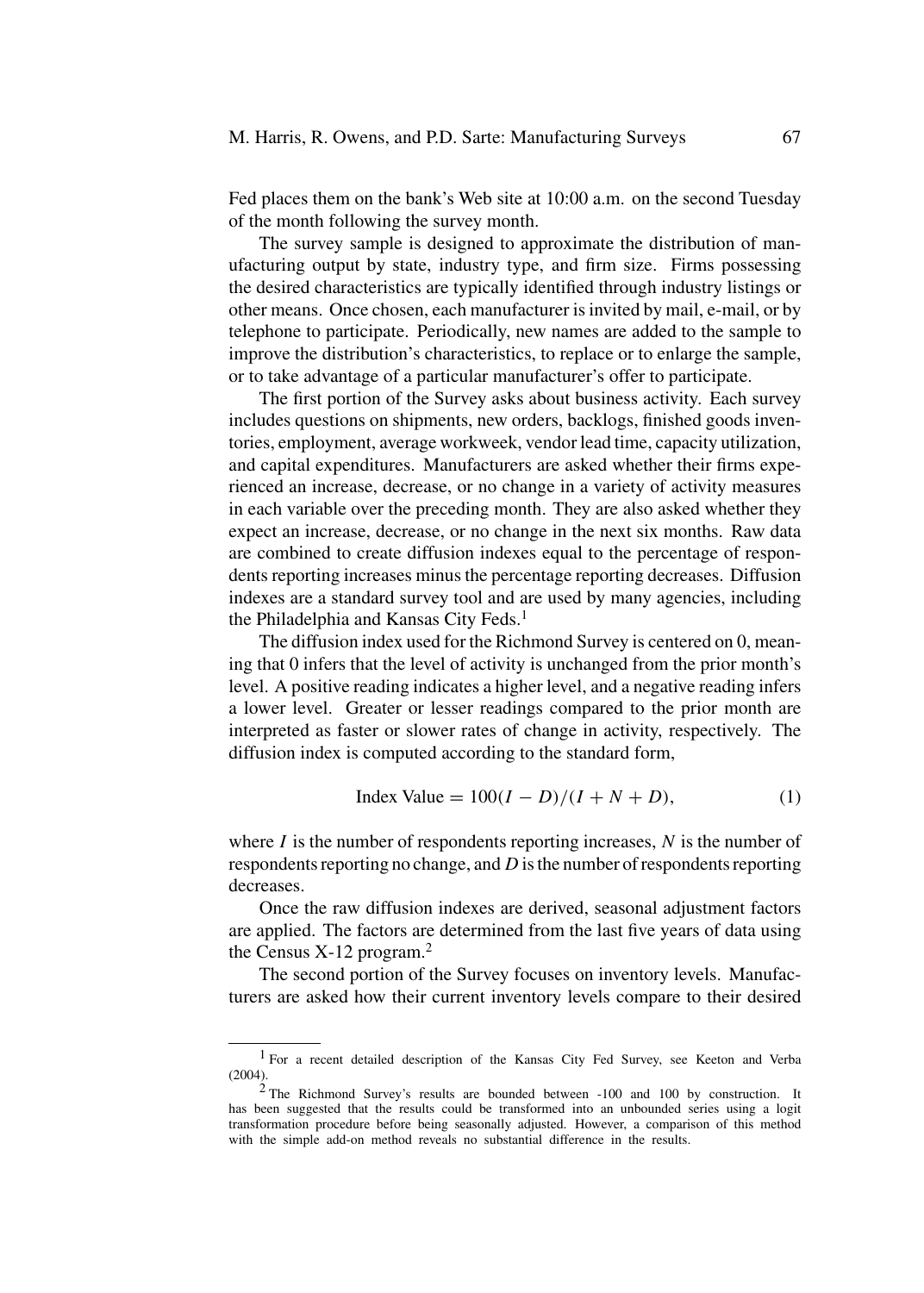levels. They may respond too low, too high, or correct. The manufacturers are also asked a similar question about their customers' inventories.

The third portion of the Survey covers price trends. We ask manufacturers to estimate recent annualized changes in raw materials and finished goods prices and price changes expected in the next six months. We report the simple means of their responses; no seasonal adjustment factors are applied.

The most recent survey form and the most recent press release are shown in Appendixes A and B. Unlike the ISM and the Federal Reserve Bank of Philadelphia, Richmond does not publish an overall or composite business index.<sup>3</sup> The construction is straightforward, however, and to allow for comparability, we construct a regional business index similar to that of the ISM. Our index differs from the ISM's in two respects. First the Richmond Survey asks only three questions similar to the five asked by the ISM. Given this, our weights on the questions differ from those of the ISM. The composite index, defined by the following components and weights, is used in the next section: shipments  $(0.33)$ , new orders  $(0.40)$ , and employment  $(0.27)$ .

Before analyzing the usefulness of the Richmond Survey specifically, we first address the design and ability of the overall ISM to capture changes in economic activity at the national level.

## **3. THE ISM**

The ISM Survey's indexes are highly regarded by business analysts because they have proven to be a reliable gauge of economic activity over a long period. The ISM's extensive history is a result of purchasing managers' long-standing desire to obtain industry-level information. The earliest purchasing manager survey was the local NewYork City's association poll of its members regarding the availability of specific commodities. The survey began in the 1920s and, by the 1930s, was broadened to capture a wider range of business activity measures. Following World War II, the report assumed a format similar to the current survey instrument, asking about production, new orders, inventories, employment, and commodity prices. Beginning in the 1970s, other series were added, including supplier deliveries and new export orders, and, in the 1980s, the Purchasing Manager's Index (PMI) was developed. The PMI is a weighted average of several of the seasonally adjusted series in the ISM survey and will be referred to as the ISM index in this article. The components and their weights are production (0.25), new orders (0.30), employment (0.20), supplier deliveries  $(0.15)$ , and inventories  $(0.10)$ .

At present, the Survey is sent to approximately 400 purchasing managers at industrial companies across the country each month. The sample is stratified

<sup>&</sup>lt;sup>3</sup> The Federal Reserve Bank of Philadelphia does not construct an index from a weighted average of several questions. Rather, the survey directly asks about business conditions.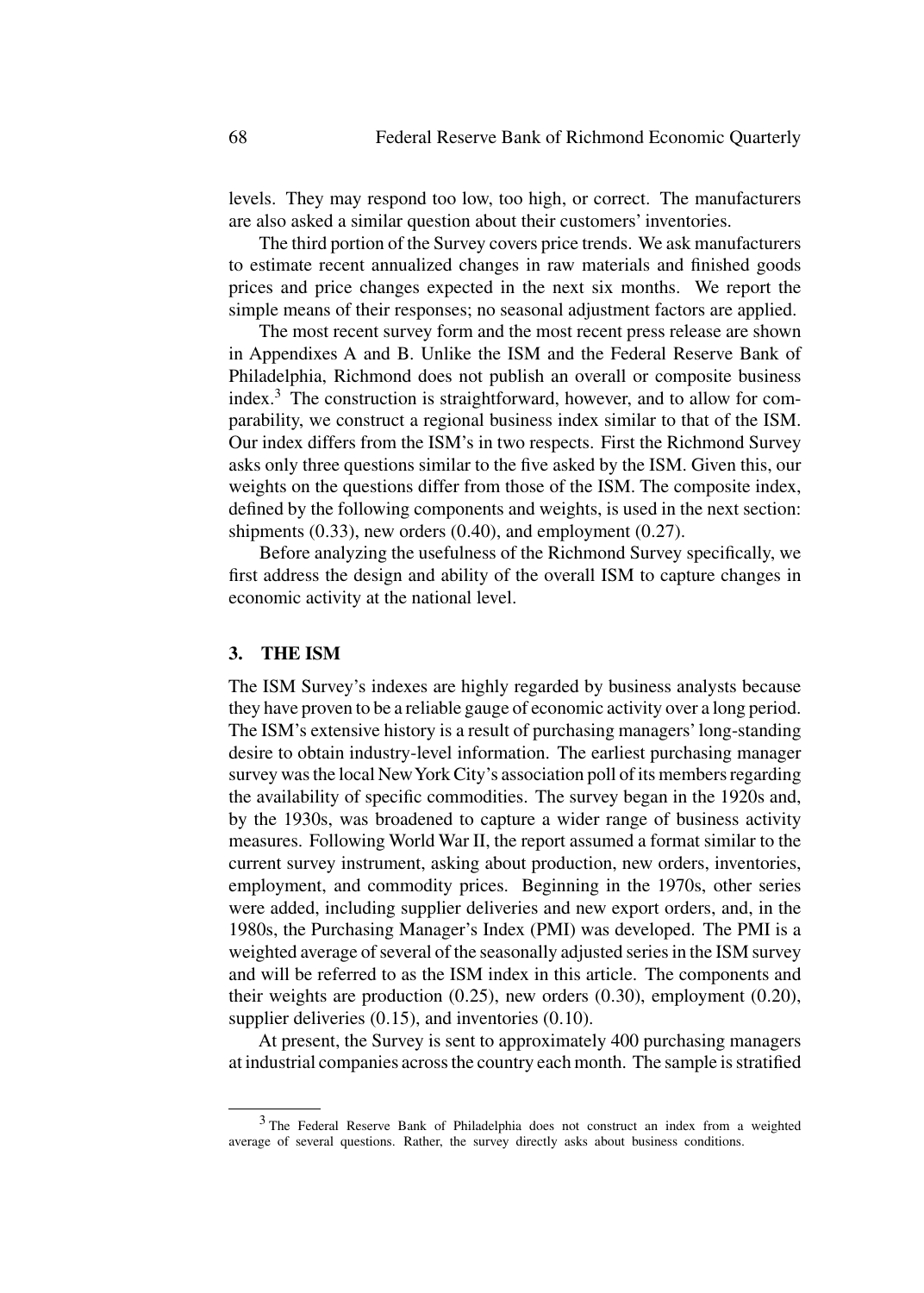

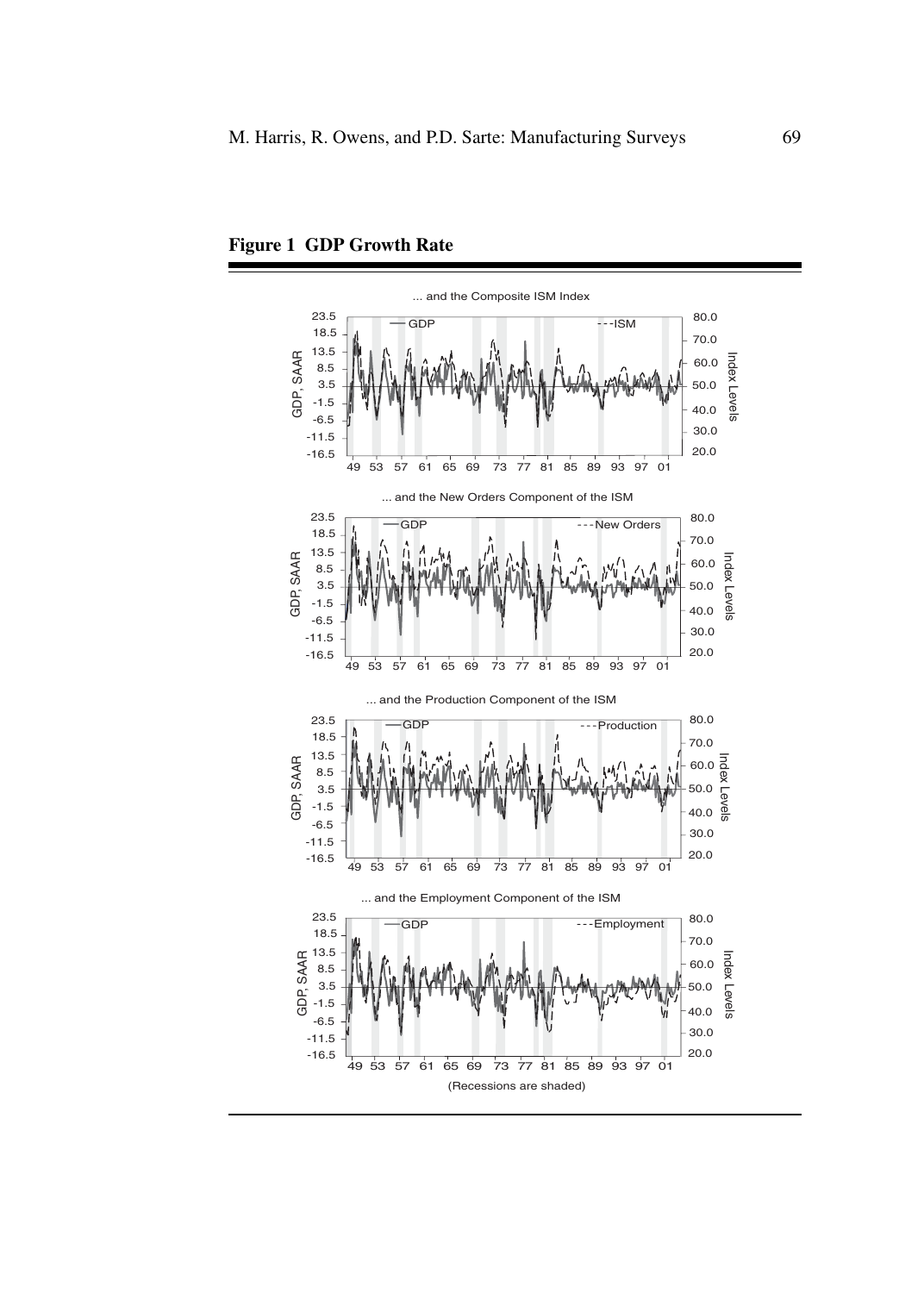

**Figure 2 U.S. Personal Income Growth**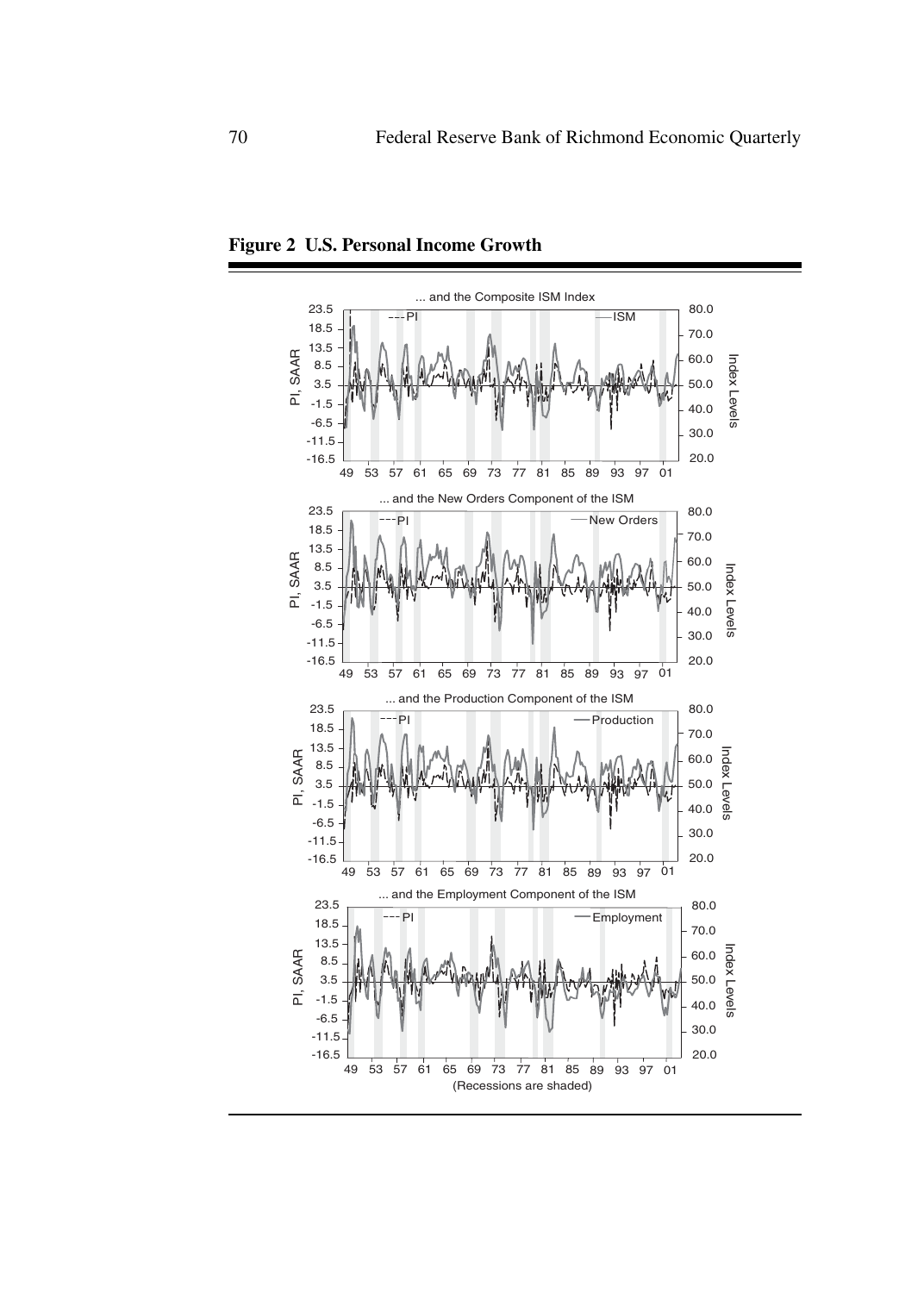to represent proportionally the 20 two-digit SIC manufacturing categories by their relative contribution to GDP. In addition, the Survey is structured to include a broad geographic distribution of companies (Kauffman 1999).

The ISM survey questions are not released by the organization, so we do not know precisely what questions respondents answer or whether the questions changed over time. In addition, the number of respondents is not revealed by the organization, making variations in response rates impossible to determine.

Despite a lack of detailed information on the survey instrument and response size, the purchasing manager's report has an enviable track record as an indicator of both national manufacturing and general economic conditions. A review of the ISM as an indicator of broader economic conditions follows.

## **4. THE ISM AND THE BUSINESS CYCLE**

Figures 1 and 2 illustrate how various components of the ISM have moved with GDP and personal income, respectively, over the post-war period. The ISM appears to track movements in GDP closely. Note also that both the volatility of GDP growth and that of the ISM seem to have fallen together beginning in the early 1980s. Over the period from 1949 to 1984, the standard deviation of GDP growth was 5.0 percent, as compared to just 2.2 percent from 1984 to the present. This represents a decline of more than 50 percent between the two sample periods. Similarly, the standard deviation of the ISM fell from 8.8 percent over the 1949–1984 period to 4.6 percent since 1984. McConnell and Quiros (2000) argue that much of the reduction in output fluctuations over the last two decades can be attributed to a discrete fall in the volatility of durables output around 1984. Khan et al. (1999) then make the case that the fall in durables volatility itself reflects technological innovations in inventory management. To the degree that this explanation is an important factor driving the fall in output volatility starting in the early 1980s, one would expect the ISM to show precisely the kind of corresponding decrease in standard deviation it has experienced over the same period. In fact, all components of the ISM display a significant decrease in volatility after 1984.

Figures 3 and 4 show the cross-correlations between primary components of the ISM and GDP as well as personal income. Leads and lags in Figures 3 and 4 are measured in quarters. In both cases, the ISM correlates quite well with those measures, although the cross-correlations with personal income are generally smaller. Observe also that the cross-correlations are highest contemporaneously (i.e.,  $k = 0$ ) across components of the ISM, seemingly suggesting that the ISM offers no advance information on the state of the business cycle. However, the cross-correlations depicted in Figures 3 and 4 relate to revised GDP releases. Since GDP numbers for a given quarter are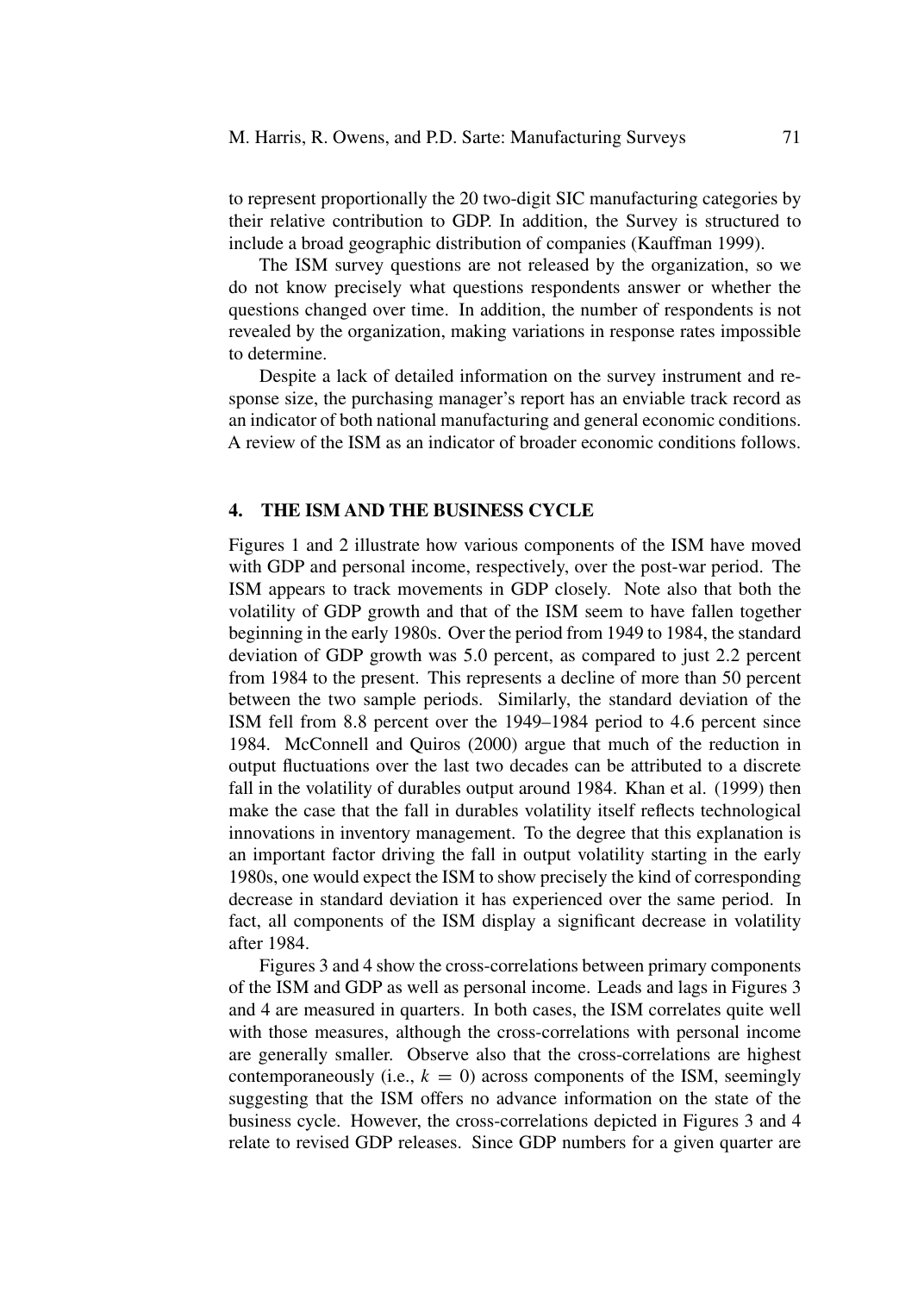released in preliminary form with a one-month lag, and in revised form with up to a four-month lag, the ISM appears to provide surprisingly accurate realtime information on the business cycle, essentially one quarter or more ahead of the release of the final GDP report.

Interestingly, the cross-correlations with both GDP and personal income are highest not for the overall ISM but for its production component (as much as 70 percent contemporaneously in the case of GDP), which is not surprising. The production component of manufacturing most directly represents the sector's contribution to the value of real GDP in a contemporaneous setting. In contrast, new orders represent demand for some future period, and though they can offer insight about future production, they can also be canceled or altered.

The notion that the individual components of the ISM are not equally useful in terms of assessing current economic conditions is best reflected in its employment component. In the case of personal income, for instance, Figure 4 shows that the correlogram peaks at  $k = 1$ , indicating a one-quarter lag with respect to the business cycle. This lag is consistent with the idea that, once layoffs have taken place in a downturn and the economy subsequently begins to pick up, manufacturing firms at first are reluctant to hire new workers and would rather induce their current labor force to work longer hours. In other words, firms may adjust first along the intensive, rather than the extensive, margin.

While Figures 3 and 4 show that the ISM is highly correlated with GDP, the following rolling regressions show that it also generally improves the forecast performance of both GDP and personal income, as measured by the mean-squared forecast error. The regressions are run against two lags of the dependent variable and each of the ISM components, in turn, over the period 1949:Q1 to 1994:Q1, using a ten-year rolling window.

In Table 1,  $MSE^{y,x}$  and  $MSE^{y}$  denote the mean-squared error of the y forecast with and without the ISM, or one of its components, respectively. Here, y refers to the cyclical component of GDP obtained from a Hodrick-Prescott (HP) filter decomposition.<sup>4</sup> Observe that the ratio of the MSEs is significantly less than one. This value demonstrates that including lags, either of the ISM or one of its components, always improves upon the current-quarter forecast of either GDP or personal income, relative to using their own lags alone.<sup>5</sup> Moreover, the ISM series performs better a quarter ahead for both GDP and personal income. The production series most improves the forecastibility

<sup>4</sup> GDP growth can be used in place of cyclical movements without substantial changes in the findings.

<sup>5</sup> Forecasting current-quarter GDP is a useful exercise because advance, preliminary, and final GDP data are released approximately one, two, and three months, respectively, after the quarter ends. In contrast, the ISM data are available one business day after the quarter ends.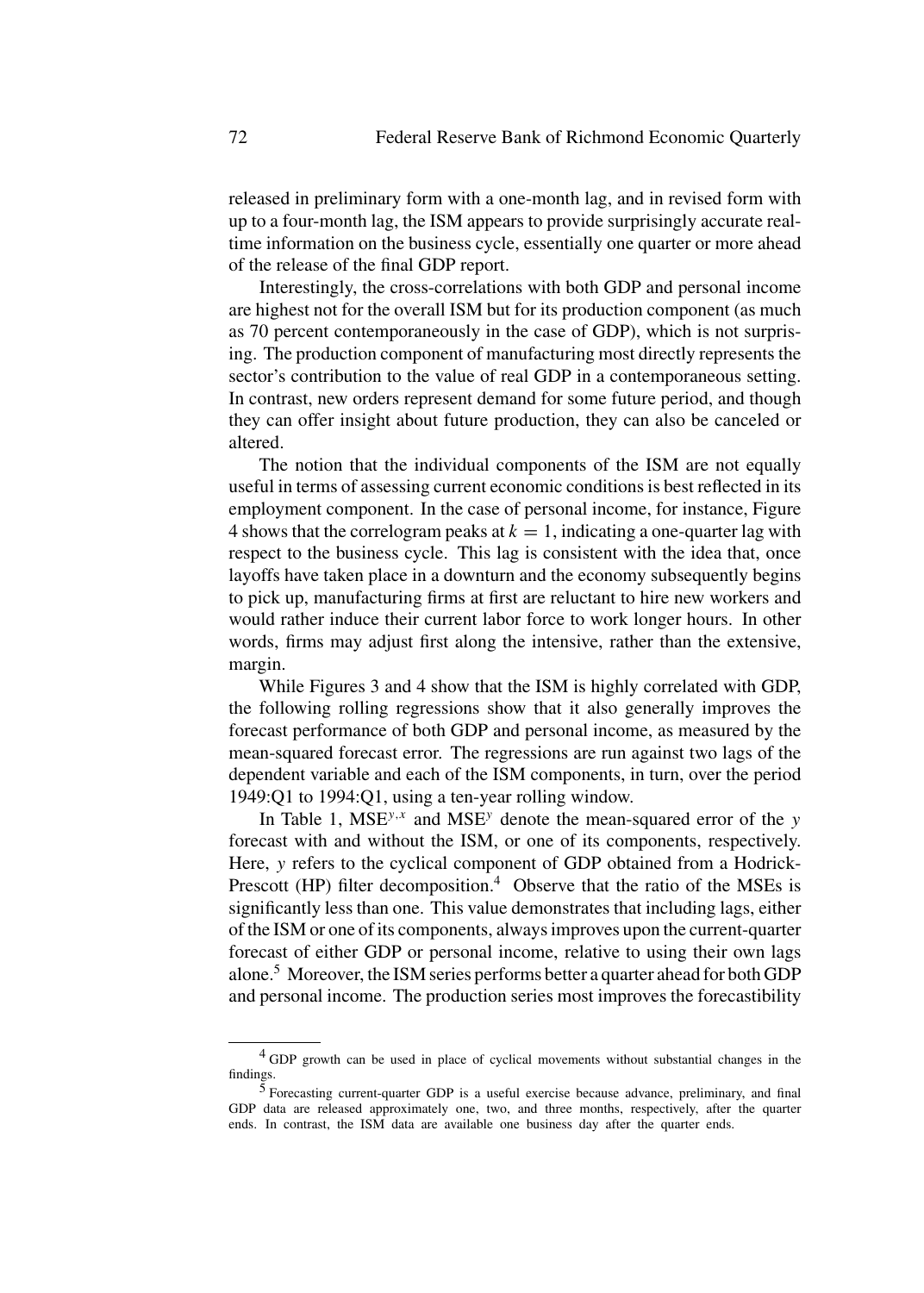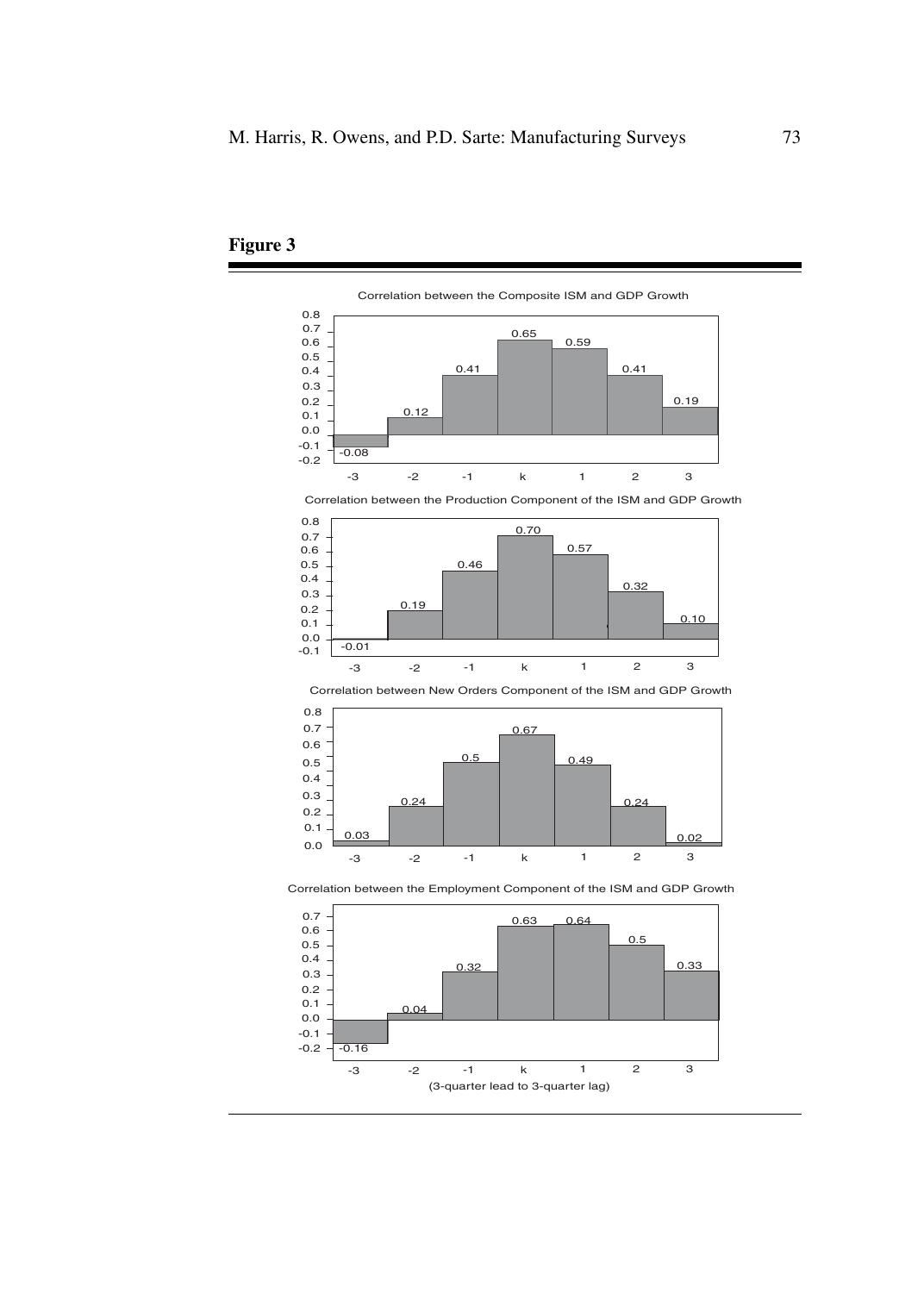

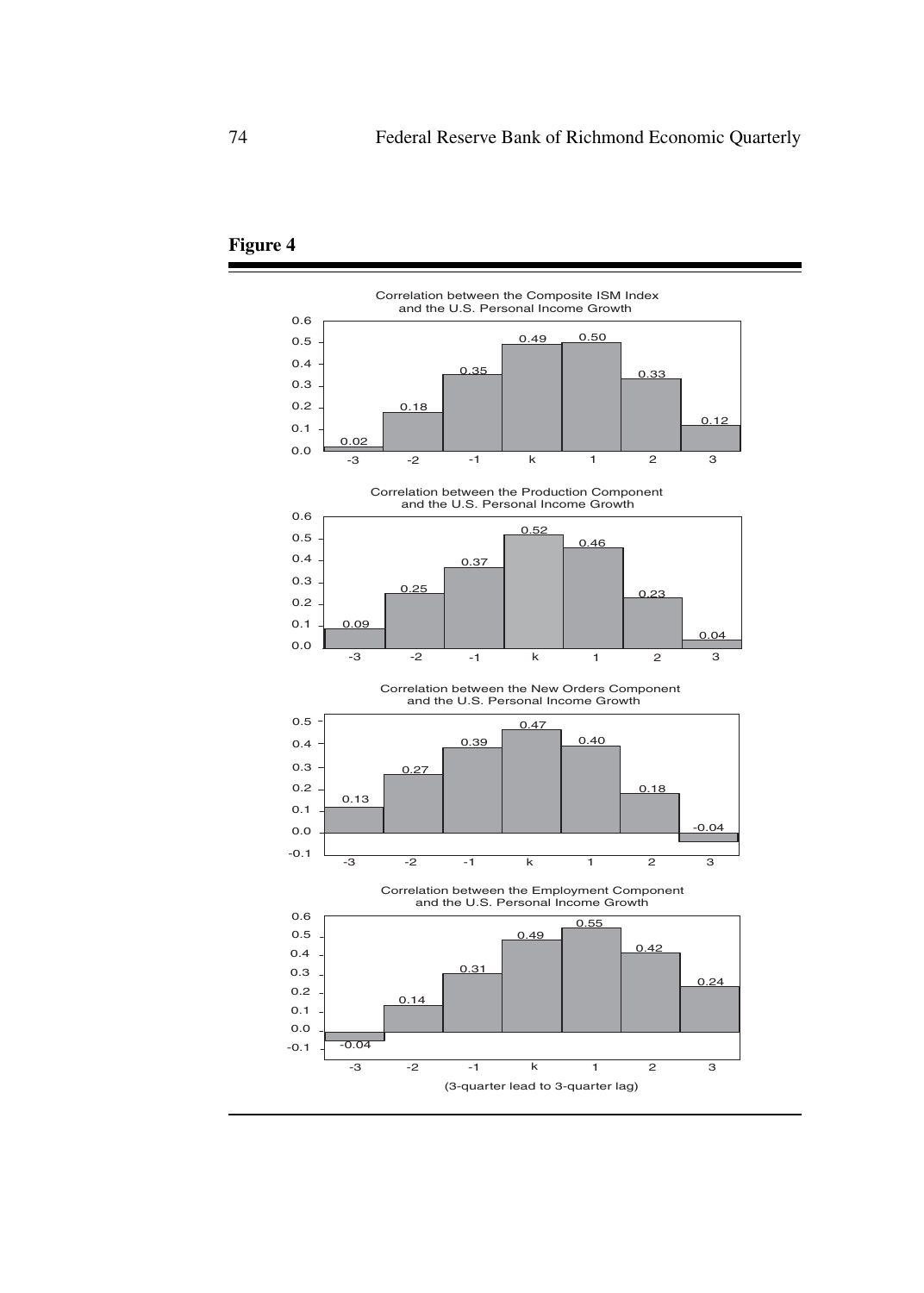|                              | $y_t = \sum_{j=1}^2 \alpha_j y_{t-j} + \sum_{j=0}^1 \beta_j x_{t-j}$ |                                      |
|------------------------------|----------------------------------------------------------------------|--------------------------------------|
| A: y denotes detrended GDP   |                                                                      |                                      |
| Predictor, $x$ :             | Current Quarter<br>$MSEy$ , $X/MSEy$                                 | 1 Quarter Ahead<br>$MSEy$ , $X/MSEy$ |
| <b>ISM</b>                   | 0.78                                                                 | 0.69                                 |
| ISM - Production             | 0.74                                                                 | 0.64                                 |
| ISM - New Orders             | 0.78                                                                 | 0.71                                 |
| ISM - Employment             | 0.75                                                                 | 0.64                                 |
| B: y denotes Personal Income |                                                                      |                                      |
| Predictor, $x$ :             | Current Quarter<br>$MSEy,x/MSEy$                                     | 1 Ouarter Ahead<br>$MSEy$ , $X/MSEy$ |
| <b>ISM</b>                   | 0.86                                                                 | 0.84                                 |
| ISM - Production             | 0.86                                                                 | 0.83                                 |
| ISM - New Orders             | 0.87                                                                 | 0.85                                 |
| ISM - Employment             | 0.87                                                                 | 0.85                                 |

**Table 1 Results from Rolling Regressions**

of both GDP and personal income in the current quarter and one quarter ahead. This result is not surprising, as production most closely matches GDP conceptually and would be expected to perform well compared to personal income. In addition, the new orders component of the ISM generally improves both the current and one-quarter-ahead forecasts of GDP, although to a slightly lesser degree than the other components of the ISM one quarter ahead. This underscores the notion that new orders may not translate into shipments at a later date.

Although the ISM and its components improve the ability to forecast personal income in both the current quarter and one quarter ahead, Table 2 indicates that this improvement is somewhat reduced relative to GDP in Table 1. While personal income tends to track GDP over the long run, there are often substantial deviations between the two in the short run because of measurement error in personal income as well as differences in its definition. For example, personal income includes income from interest and rental sources which do not closely track movements in GDP.

While we have shown that the survey of purchasing managers is effective in tracking movements in GDP in real time (i.e., considerably ahead of the GDP release for the corresponding time period) and forecasting real growth, a more central question concerns its ability to alert us of impending recessions. Figure 1 shows that the ISM and its individual series tend to fall prior to recessions. As in Dotsey (1998), we can establish whether this behavior contains any predictive power most simply by assessing the signal value of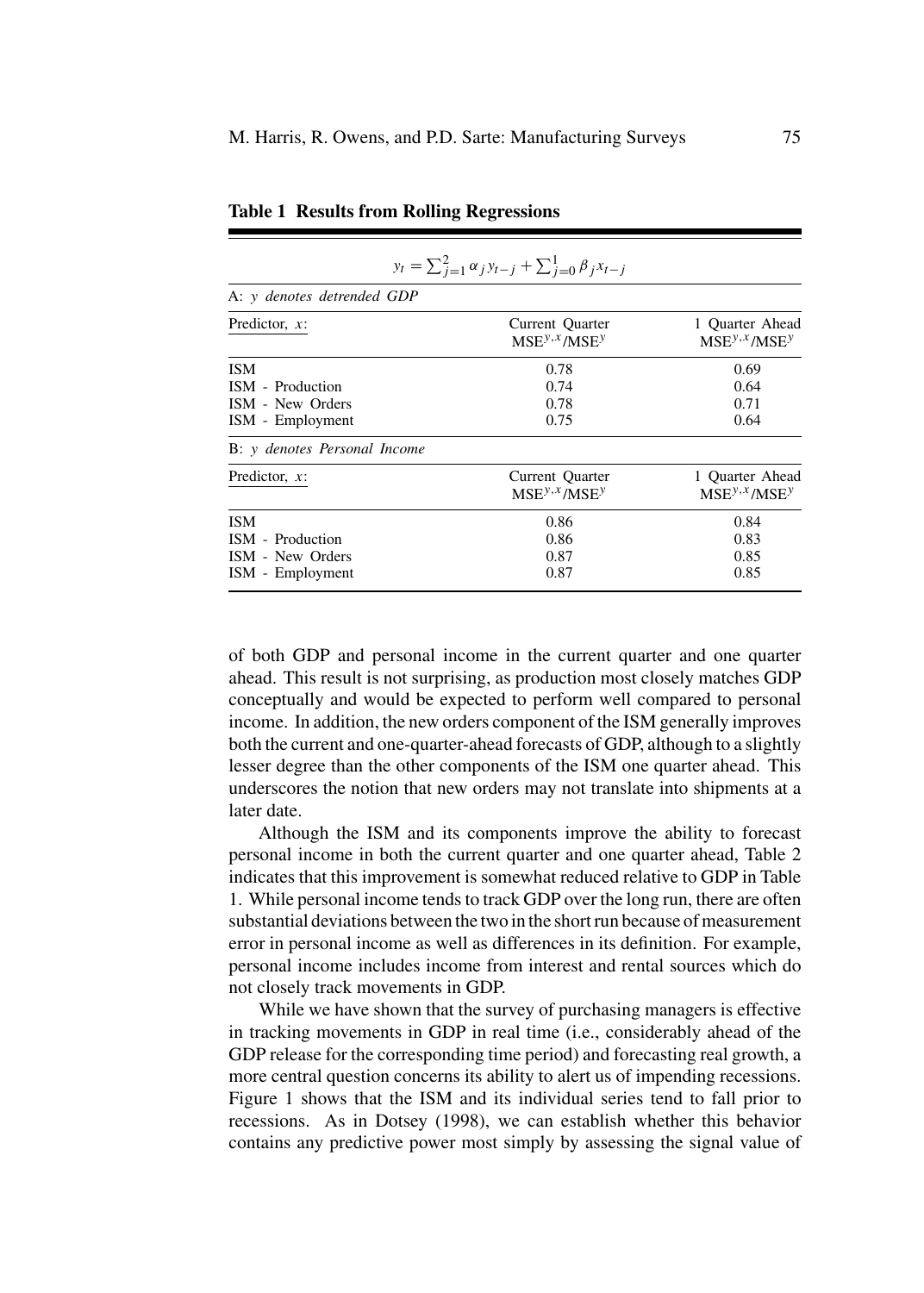| Predictor, $x$ :                 | $x < \mu - \frac{\sigma}{2}$ | $x < \mu - \sigma$ | $x < \mu - \frac{3\sigma}{2}$ |
|----------------------------------|------------------------------|--------------------|-------------------------------|
| <b>ISM</b>                       |                              |                    |                               |
| Total Signals                    | 42.                          | 21                 | 11                            |
| Frequency of True Signals $(\%)$ | 61.90                        | 71.43              | 90.91                         |
| <b>Production</b>                |                              |                    |                               |
| Total Signals                    | 29                           | 14                 | 5                             |
| Frequency of True Signals $(\%)$ | 68.97                        | 78.57              | 80.00                         |
| <b>New Orders</b>                |                              |                    |                               |
| Total Signals                    | 21                           | 12                 | 3                             |
| Frequency of True Signals $(\%)$ | 66.67                        | 83.33              | 66.67                         |
| <b>Employment</b>                |                              |                    |                               |
| Total Signals                    | 78                           | 31                 | 18                            |
| Frequency of True Signals $(\%)$ | 38.46                        | 67.74              | 72.22.                        |

**Table 2 Signal Value of the ISM and its Components One Quarter Ahead**

the ISM series at different thresholds. Accordingly, let us define a signal as true if the ISM or one of its components falls below its mean  $(\mu)$  by at least φ standard deviations (σ), where φ is alternatively 1/2, 1, and 3/2, and a recession occurs in the following quarter. We define a signal as false if no recession takes place in the quarter following one of the above signals. We can also carry out this exercise with respect to two-quarter-ahead predictions. In general, examining the relative frequency of true signals gives us a sense of how reliably the purchasing managers' survey anticipates recessions. Note, however, that this procedure says nothing about potential Type 2 errors—that is, situations in which a recession takes place without a signal occurring. As in Dotsey (1998), "this exercise lets us determine if" the ISM series "are like the boy who cried wolf or, in other words, if they correctly predict a weakening economy." The results from this non-parametric exercise are shown in Tables 2 and 3.

The results from Table 2 confirm the graphical intuition obtained from Figure 1 in that the ISM and its individual components generally represent a reliable, albeit imperfect, signal of future recessions. These results explain why both market participants and policymakers place so much emphasis on the monthly ISM release. For comparison, the unconditional likelihood of a recession over the period 1948:Q1 to 2004:Q1, as defined by the relative frequency of recession quarters, is just 20 percent. In contrast, conditioning on the ISM being one standard deviation below its mean, Table 1 indicates that the likelihood of being in a recession next quarter jumps to 71 percent. As expected, the weakest signal of an impending recession associated with the survey of purchasing managers stems from the employment series. For that series, the majority of false signals distinctly occurs towards the end of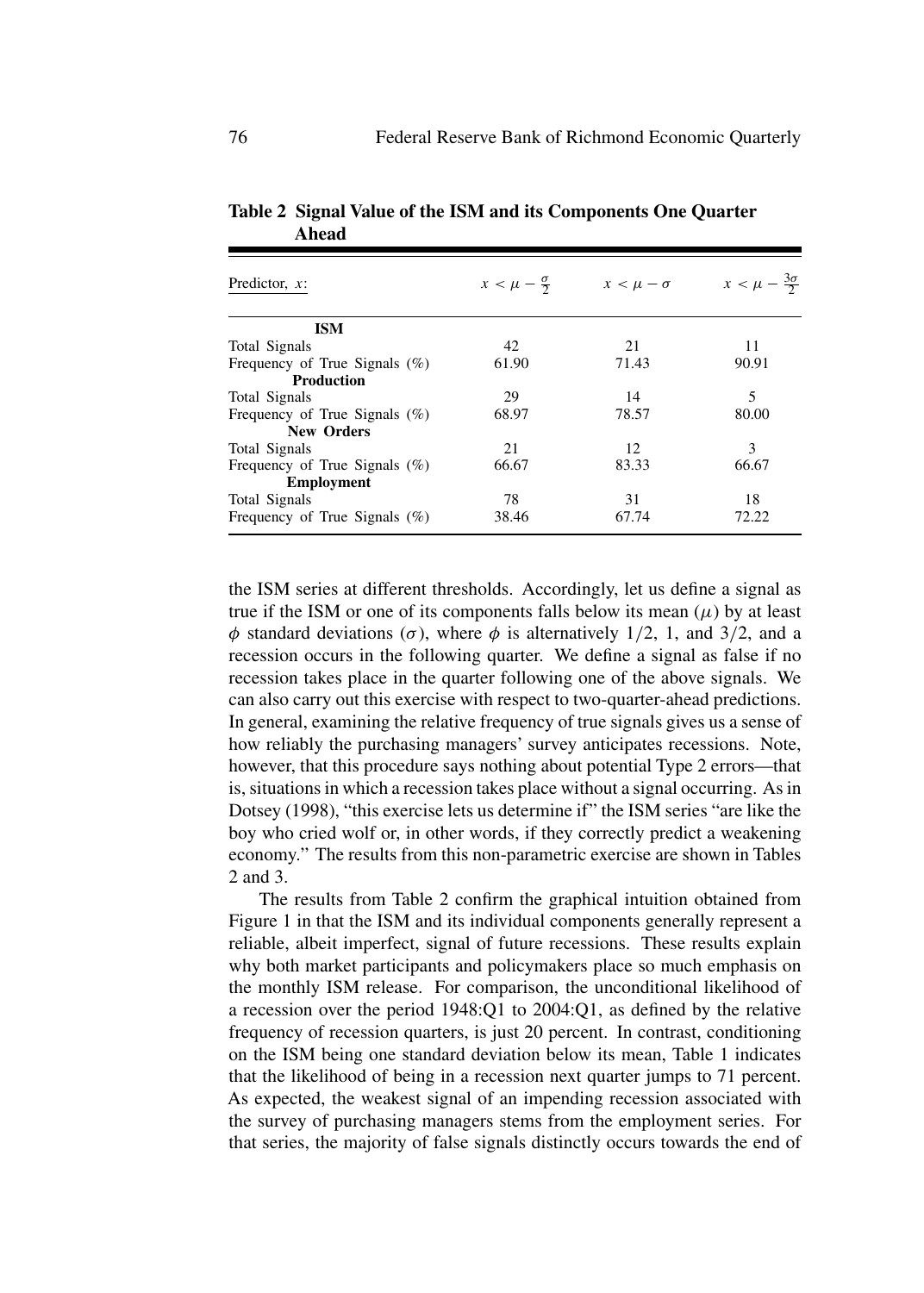| Predictor, $x$ :                 | $x < \mu - \frac{\sigma}{2}$ | $x < \mu - \sigma$ | $x < \mu - \frac{3\sigma}{2}$ |
|----------------------------------|------------------------------|--------------------|-------------------------------|
| <b>ISM</b>                       |                              |                    |                               |
| Total Signals                    | 42                           | 21                 | 11                            |
| Frequency of True Signals $(\%)$ | 42.86                        | 42.86              | 54.55                         |
| <b>Production</b>                |                              |                    |                               |
| Total Signals                    | 29                           | 14                 | 5                             |
| Frequency of True Signals $(\%)$ | 51.72                        | 50.00              | 40.00                         |
| <b>New Orders</b>                |                              |                    |                               |
| Total Signals                    | 21                           | 12                 | 3                             |
| Frequency of True Signals $(\%)$ | 42.87                        | 50.00              | 33.33                         |
| <b>Employment</b>                |                              |                    |                               |
| Total Signals                    | 78                           | 31                 | 18                            |
| Frequency of True Signals $(\%)$ | 26.94                        | 38.72              | 44.44                         |

**Table 3 Signal Value of the ISM and its Components Two Quarters Ahead**

recessions where the employment index remains low despite the end of the recession. As discussed earlier, this feature reflects firms' reluctance to hire new workers until they are convinced that the recession has come to an end. Table 3 indicates that the signal value of the ISM and its components in terms of foretelling recessions falls significantly two quarters ahead, although the frequency of true signals still hovers around 40 to 50 percent for most series. Again, the one exception is the employment series of which the signal value becomes barely more than the unconditional likelihood of a recession.

The above analysis can be refined by adding more structure to the way the likelihood of a recession is modeled conditional on observing the ISM or one of its components. In particular, one approach would be to model the probability of a recession as depending continuously on both the observed predictor, x (i.e., the ISM or one of its series), and some parameter,  $\beta$ , that translates the effect of the predictor on the likelihood of a recession. The probit model, for instance, expresses the likelihood of a recession as

$$
Pr(recession) = \int_{-\infty}^{\beta x} \phi(\omega) d\omega
$$
  
=  $\Phi(\beta x),$  (2)

where  $\phi(\omega)$  is the normal density function that corresponds to the cumulative distribution,  $0 \leq \Phi(\omega) \leq 1$ . It follows that the likelihood of not being in a recession at a given date is simply  $1 - \Phi(\beta x)$ . Moreover, from (2), we can immediately see that the probability of a recession now increases continuously with the predictor,  $x$ .

Figure 5 shows the results from having estimated equation (2) using the ISM or one of its individual series as the conditioning variable. Observe that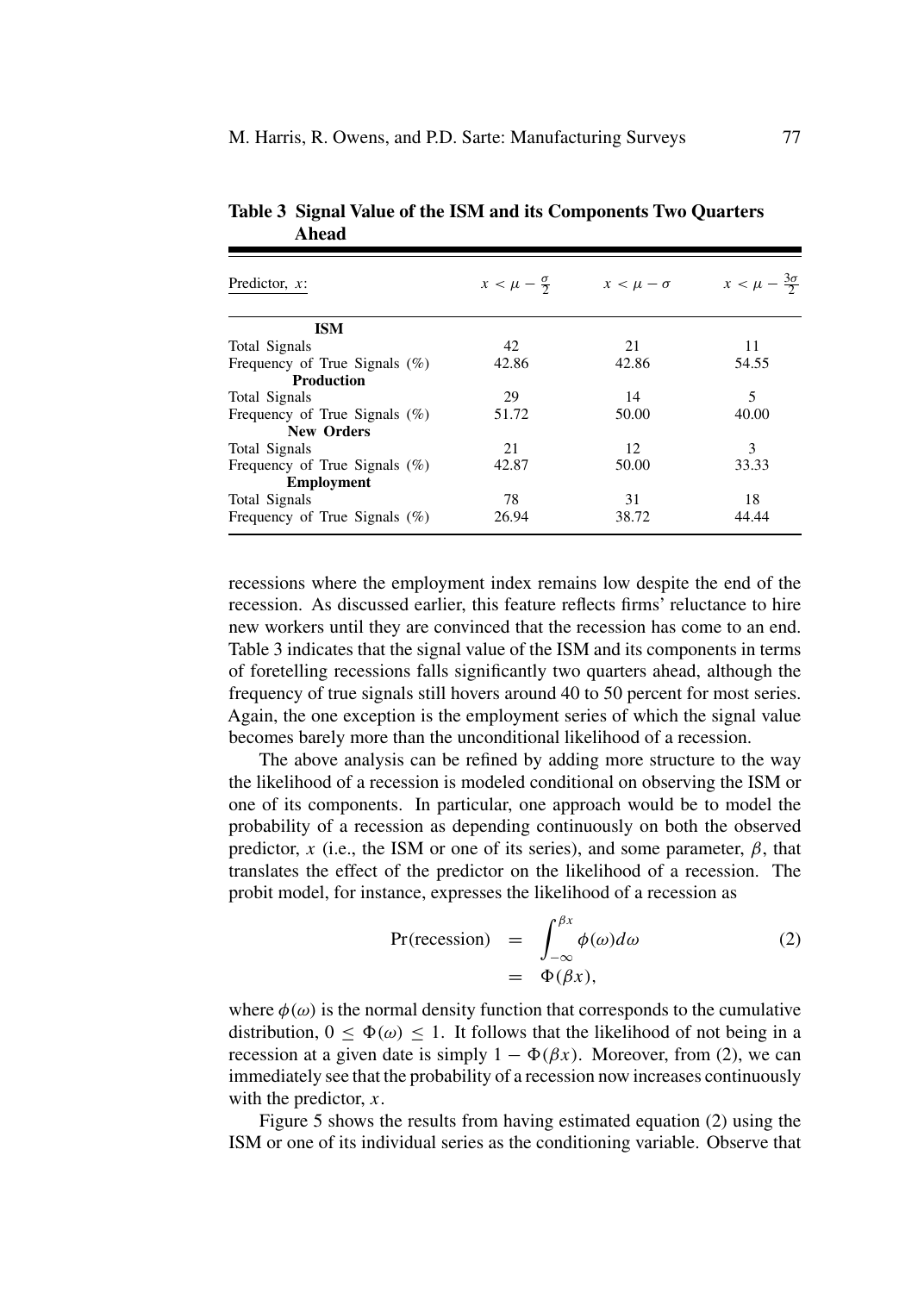

**Figure 5 Probability of Recession**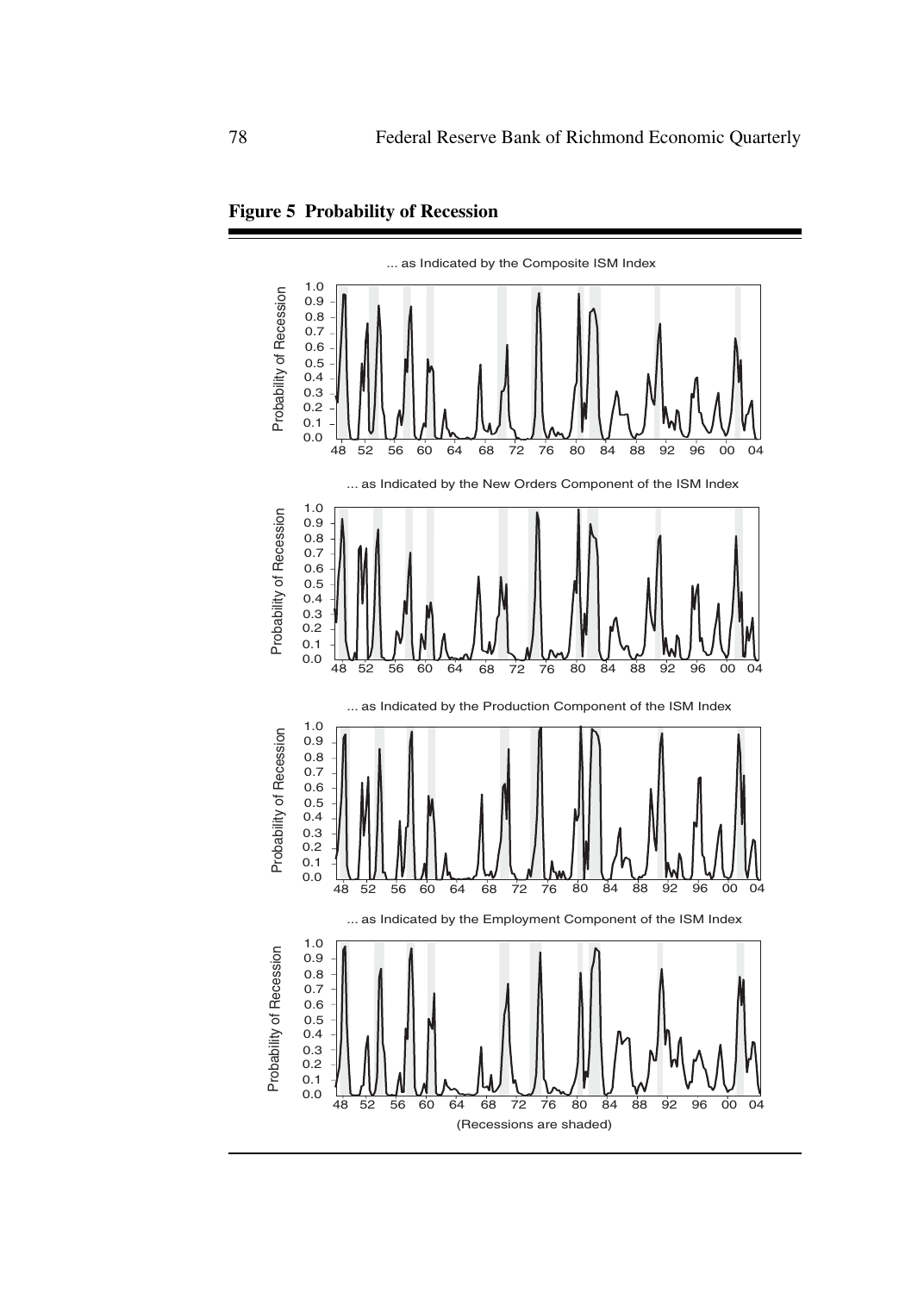actual recessions, shaded in gray, are generally associated with spikes in the estimated probability of a recession at those dates. This is especially true for the production series where many of the spikes are very near 1. Furthermore, consistent with the signal value analysis exercise carried out above, Figure 5 generally shows few cases of spikes taking place without a recession. In that sense, the ISM is typically not "a boy who cries wolf." Recall that our signal analysis had nothing to say about potential Type 2 errors—that is, situations where a recession took place without a signal from the survey of purchasing managers. In fact, Figure 5 suggests that these situations are seldom the case. One obvious exception concerns the 1960–1961 period where, despite a recession having taken place, the ISM, as well as all of its components, nevertheless implied a relatively low recession probability. This implication suggests that factors outside of manufacturing may have played an unusually large role in generating that specific downturn.

## **5. DO THE PHILADELPHIA AND RICHMOND SURVEYS HELP FORECAST THE ISM?**

Among the regional Fed Surveys, Philadelphia has the longest running effort stretching back to May 1968—and Richmond has the second oldest with monthly data beginning in November 1993. More recent surveys are those by Kansas City (quarterly, dating to late 1994) and New York (monthly, first released in 2002). In addition, Dallas is currently developing a manufacturing survey.

While the Philadelphia and Richmond Surveys are designed to gauge manufacturing conditions in their Districts, their results—seasonally adjusted and released monthly—also generally track the national ISM. It is noteworthy, however, that the regional Fed Banks collect and analyze their survey results prior to the release of the ISM data. The Philadelphia Survey, for example, is released on the third Thursday of the survey month compared to the first business day of the following month for the national ISM release. Similarly, while Richmond currently releases its index results to the public after the purchasing managers' index is made public, the Bank has preliminary results available internally well before the public release date. In any case, in the remainder of this analysis, the Richmond Survey information will be treated as if it is available to the public prior to the release of the ISM results.

A second issue related to the gathering of regional information has to do with the limits of the ISM. Ultimately, as with the Beige Book, dispersion matters. Although the current state of manufacturing nationally can be assessed with the ISM, information may also be gained by gauging manufacturing activity in regions. To see why, imagine a manufacturing sector composed of two industries, one stable and one volatile. If overall activity declines, but the source cannot be identified, the question of whether or not the decline is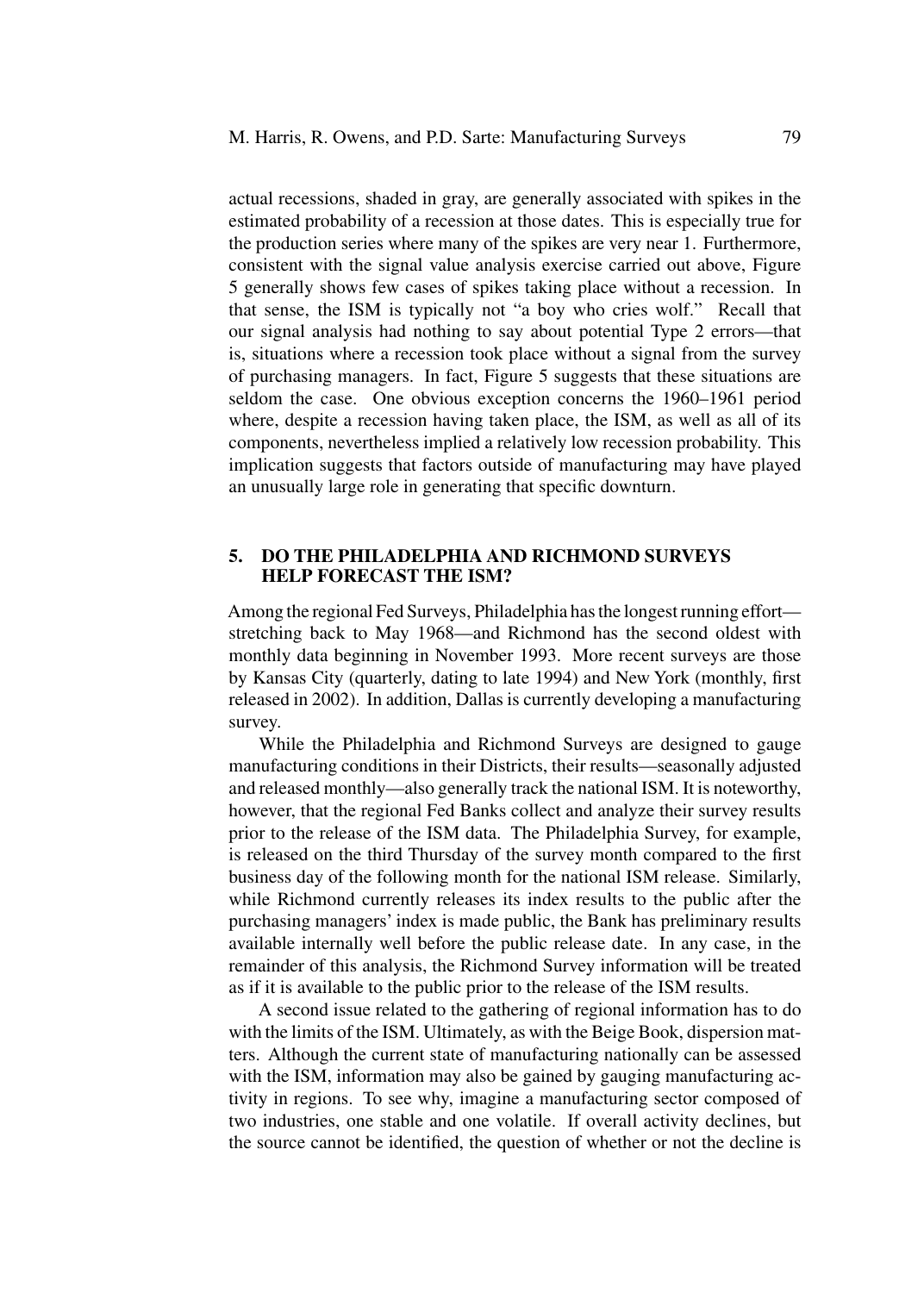

a likely trend decline (if the stable industry declines) or a more temporary change (if the volatile sector declines) remains unanswered. But if the source of the decline can be identified, the question may be partially addressed. To the extent that more detailed information can be gathered by surveying regions with different manufacturing structures, insights may be gained by comparing their relative performances.

Figure 6 shows the cross-correlations of the ISM with the regional indexes constructed by the Federal Reserve Banks of Philadelphia and Richmond. Because these two Banks' Surveys are monthly and have long histories—like the ISM—they can be easily compared. From the figure, it is apparent that both regional indexes correlate very well with the ISM, over the period analyzed, although the Richmond index seems to lag the ISM slightly, relative to the Philadelphia regional index. Both Surveys display virtually identical contemporaneous correlations at 0.76. However, while these contemporaneous correlations with the ISM are very similar, they nevertheless stem from different regional information sets. Put another way, while the Philadelphia and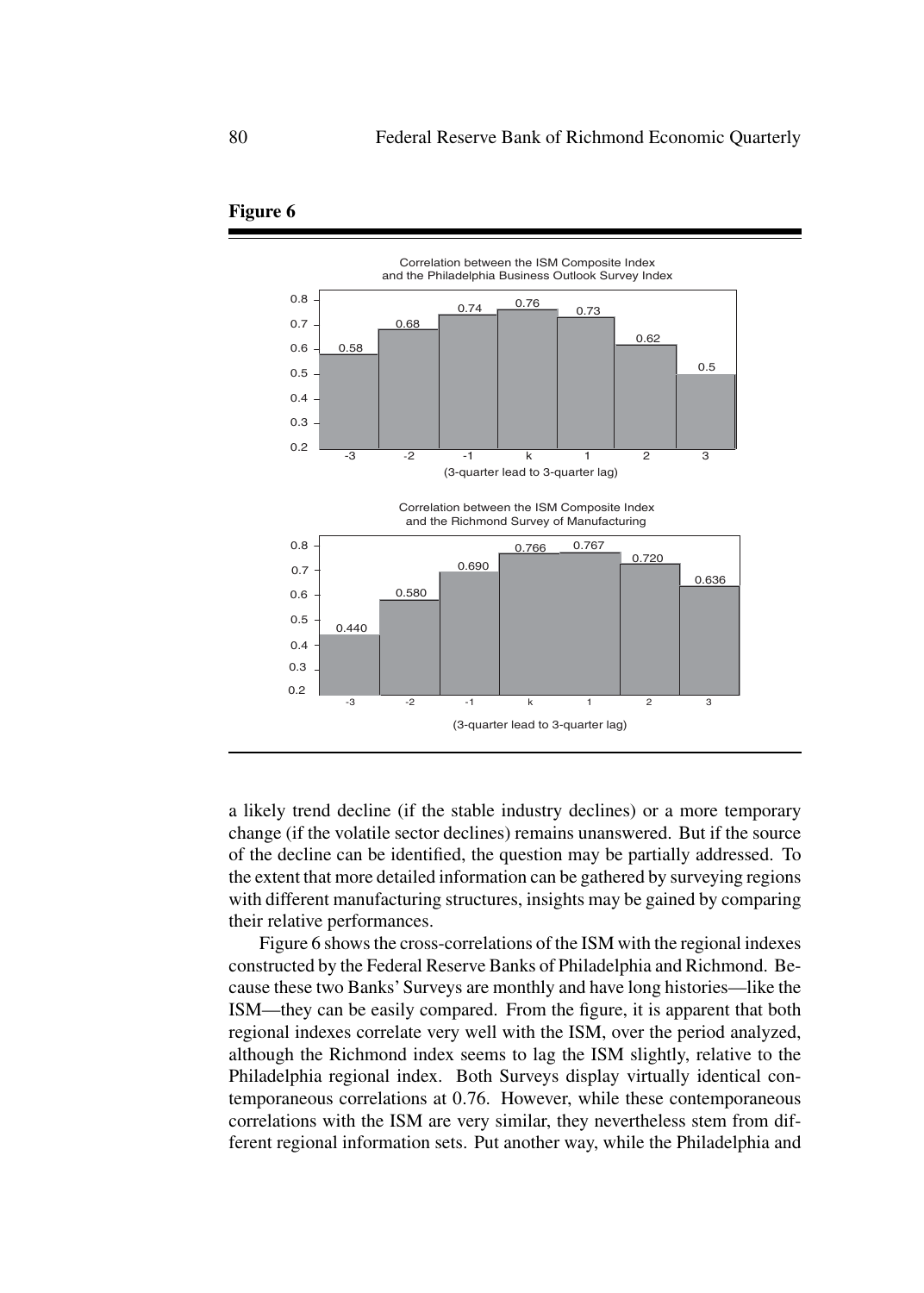Richmond indexes correlate with the national survey to the same degree, we now show that they capture slightly different aspects of the ISM behavior.

In the following discussion, let  $P$ ,  $R$ , and  $N$  denote, respectively, the survey indexes computed by Philadelphia, Richmond, and the national survey of purchasing managers. We assume that  $P$ ,  $R$ , and  $N$  are random variables such that

$$
E(N|P) = \alpha + \beta p \tag{3}
$$

for all values  $p$  taken on by  $P$ . In other words, the expectation of the ISM number conditional on having observed the Philadelphia Survey index number is simply a linear function of that regional number. Under this assumption, one can show that

$$
\alpha = \mu_N - \mu_P \frac{\varrho(N, P)\sigma_N}{\sigma_P}, \text{ and } \beta = \frac{\varrho(N, P)\sigma_N}{\sigma_p},
$$
 (4)

where  $\mu$  and  $\sigma$  denote means and standard deviations, respectively, while  $\varrho(.)$ represents the correlation between two variables. In addition, we can interpret assumption (3) as deriving from the following equation,

$$
N = \alpha + \beta P + \varepsilon, \ E(\varepsilon|P) = 0,\tag{5}
$$

where  $\varepsilon$  denotes movements in the ISM that are not related to regional information captured by the Philadelphia Survey. Using equations (4) and (5), it is straightforward to show that

$$
\varrho(N,R) = \varrho(N,P)\varrho(P,R) + \frac{\varrho(\varepsilon,R)\sigma_{\varepsilon}}{\sigma_N}.
$$
 (6)

Put simply, the degree to which regional information gathered in the Richmond Survey correlates with the ISM,  $\rho(N, R)$ , can be split into two parts. The first term on the right-hand side of equation (6) tells us that the degree to which the Richmond Survey co-moves with the ISM is driven in part by the Richmond and Philadelphia Surveys sharing a common component,  $\rho(P, R)$ , and the fact that the Philadelphia Survey itself moves with the ISM,  $\rho(N, P)$ . Put another way, the correlation between the Richmond Survey and the ISM is explained by regional information common to both Philadelphia and Richmond. In contrast, the second term on the right-hand side of (6) depicts the co-movement between the Richmond Survey Index and variations in the ISM that are not captured by the Philadelphia Survey.

We know from Figure 6 that both  $\rho(N, R)$  and  $\rho(N, P)$  are around 0.77. Additional calculations yield that  $\rho(P, R) = 0.64$ , so that approximately 64 percent of the correlation between the Richmond regional index and the ISM is accounted for by regional information common to Richmond and Philadelphia. This means that roughly 36 percent of the co-movement between the Richmond and purchasing managers indexes derives from the component of ISM movements,  $\varepsilon$ , orthogonal to the Philadelphia Survey index. The fact that the Richmond index is correlated with  $\varepsilon$  appears clearly in Figure 7.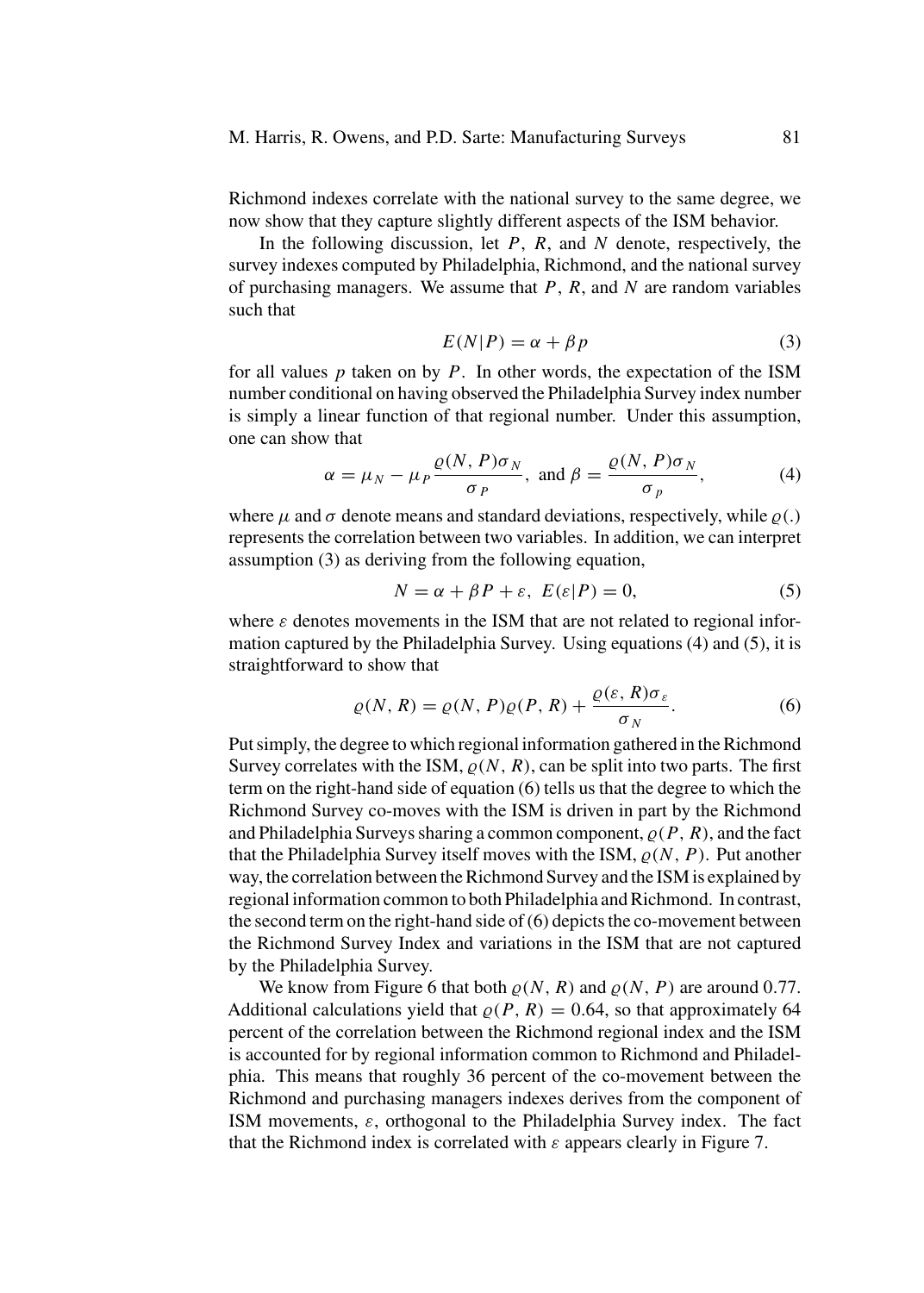



 Relationship between Richmond Manufacturing Survey Index and Residuals from Regressing the Composite ISM Index on the Philadelphia Business Outlook Survey Index

As mentioned earlier, the Philadelphia business outlook survey is typically released approximately ten or more days prior to the ISM. Therefore, given the ISM's ability to convey changes in business conditions outlined in the previous section, the exercise we have just carried out suggests that Philadelphia's regional index constitutes one of the earliest available gauges of the business cycle. Moreover, because the Richmond Manufacturing Survey captures variations in the ISM that are unexplained by Philadelphia's business outlook, we expect a simultaneous release of the two Surveys to convey most of the ISM's information in real time. Put another way, once regional information is gathered across the Third and Fifth Federal Reserve Districts, we already have a relatively accurate reading of what the national survey might indicate. But this reading cannot be fully exploited at present because the Richmond Survey results are released after the ISM results. As was mentioned earlier, though, we treat the Richmond results as if they were available in advance of the ISM. Tables 4 and 5 illustrate this point.

Analogous to the previous section, the first column of Table 4 tells us that when the Philadelphia business outlook index falls more than 0.5 standard deviations below its mean, the ISM behaves likewise almost 81 percent of the time within the same month. This number increases to 84 percent in the second column when both the Philadelphia and Richmond indexes fall below their respective means by at least 0.5 standard deviations. On the up side, the last column of Table 4 indicates that the ISM is above its mean by more than 0.5 standard deviations 88 percent of the time when both the Philadelphia and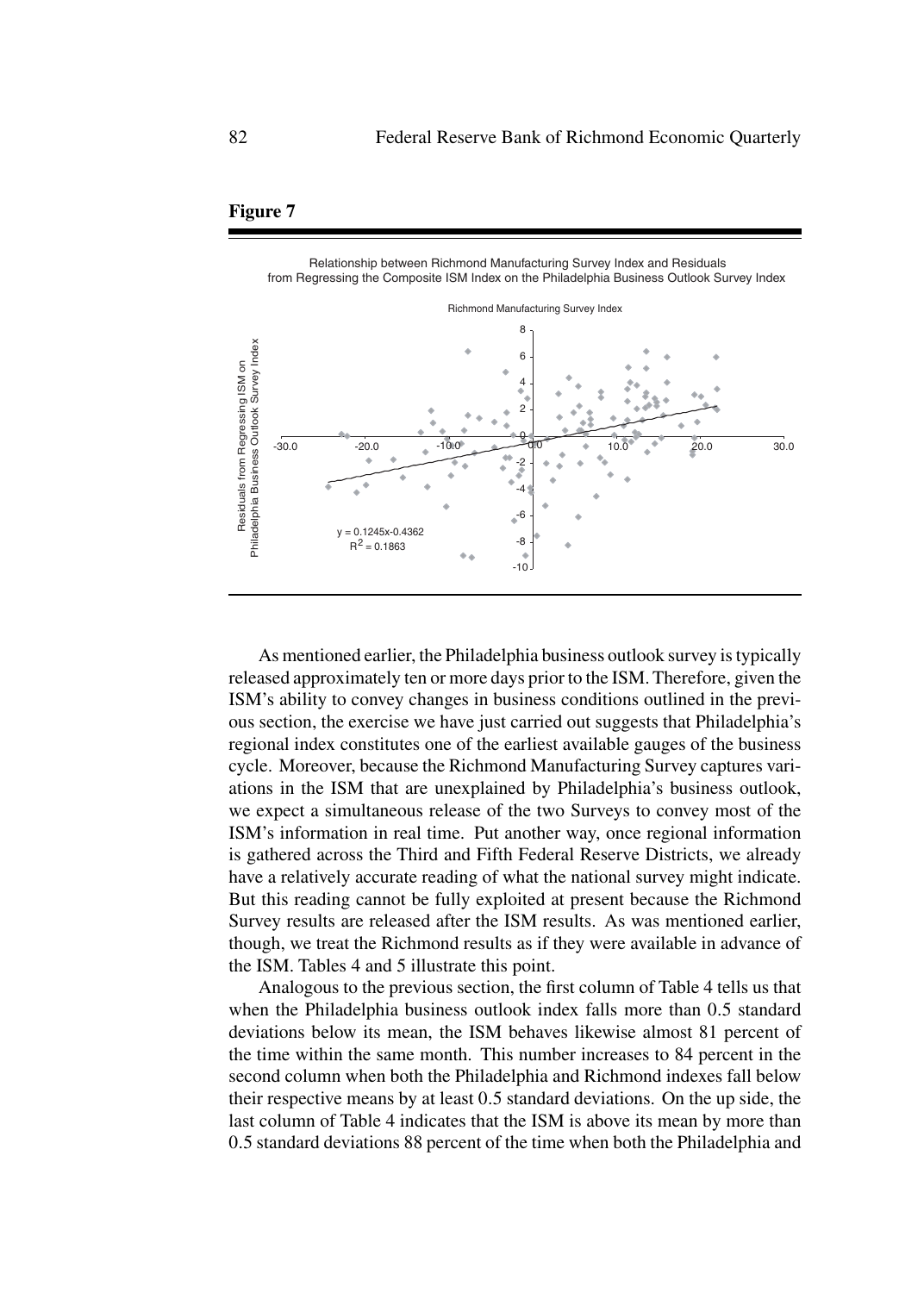

Richmond Surveys behave likewise within the same month. Note that this finding represents an increase from 68 percent in the third column when the Philadelphia Regional Survey alone is considered.

Having established that the Richmond Survey—along with the Philadelphia Survey—is a good indicator of the ISM, the question of whether it also is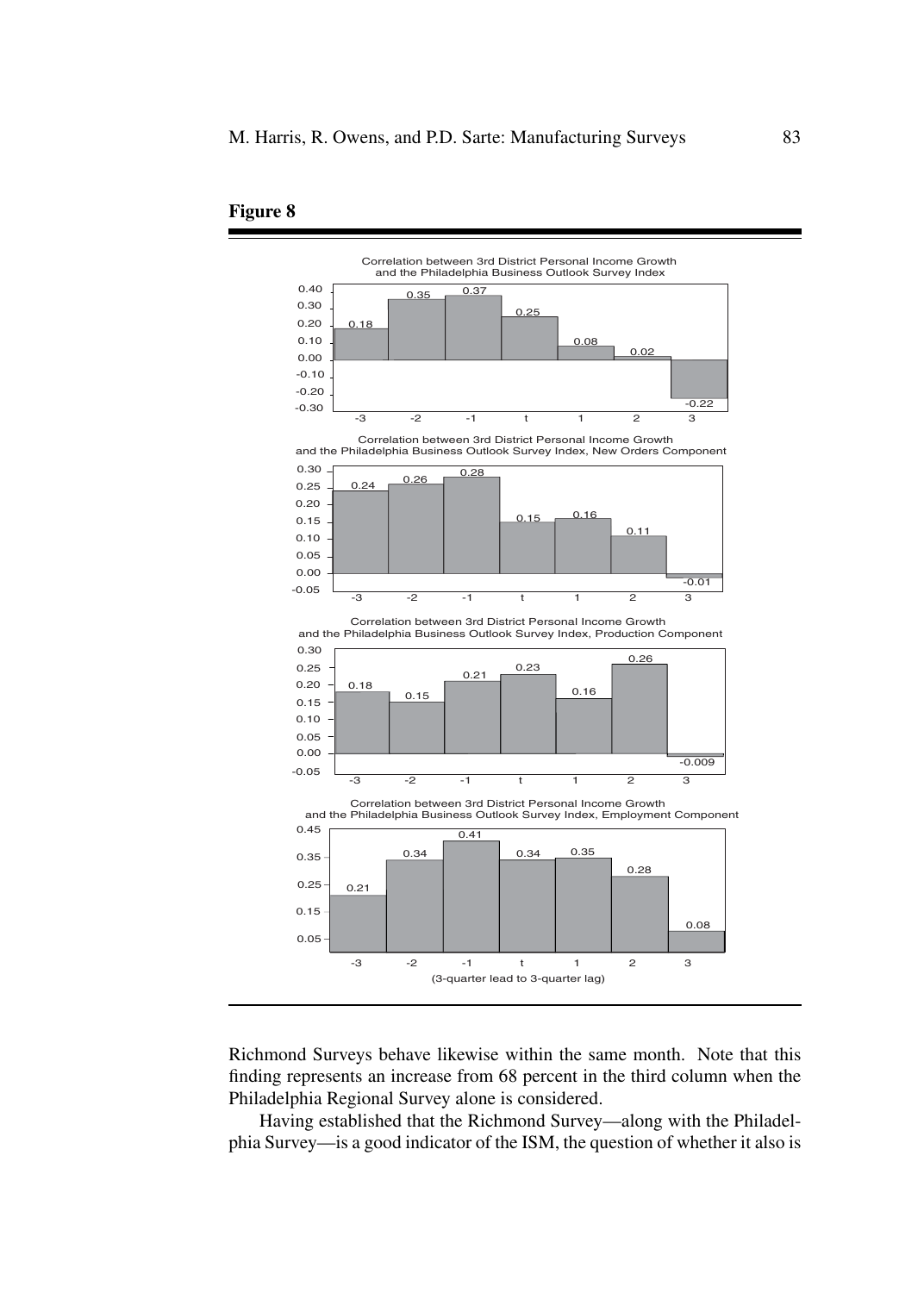| ISM, $z$ :<br>$z < \mu_z - \frac{\sigma_x}{2}$ |              |                                                                                                                                            |              | $z > \mu_x + \frac{\sigma_x}{2}$     |  |
|------------------------------------------------|--------------|--------------------------------------------------------------------------------------------------------------------------------------------|--------------|--------------------------------------|--|
| Philadelphia, $x$ :                            |              | $x < \mu_x - \frac{\sigma_x}{2}$ $x < \mu_x - \frac{\sigma_x}{2}$ $x > \mu_x + \frac{\sigma_x}{2}$ $x > \mu_x + \frac{\sigma_x}{2}$<br>and |              | and                                  |  |
| Richmond, $y$ :                                |              | $y < \mu_{v} - \frac{\sigma y}{2}$                                                                                                         |              | $y > \mu_{v} + \frac{\sigma_{y}}{2}$ |  |
| Total Signals<br>Freq. of True Signals         | 31<br>80.65% | 25<br>84.00%                                                                                                                               | 44<br>68.18% | 25<br>88.00%                         |  |

**Table 4 Signal Value of the Philadelphia and Richmond Regional Surveys**

a good indicator of Fifth District economic conditions remains. We now turn our attention to that question.

## **6. THE RICHMOND SURVEY AND FIFTH DISTRICT ECONOMIC ACTIVITY**

The Richmond Survey is useful in assessing some—though not all—aspects of regional economic activity. It is not, for example, a good gauge of gross state product (GSP) data. GSP data are only released on an annual basis, which, in terms of the Richmond Manufacturing Survey and the Fifth Federal Reserve District, represent only 13 data points. In contrast, personal income at the state level is available quarterly, and Figure 9 depicts the cross-correlations of the Richmond business surveys with Fifth District personal income. These crosscorrelations are computed over the sample period for which the Richmond Manufacturing Survey numbers are available, 1994–2004.

Although the Richmond manufacturing index shows a generally high correlation with Fifth District personal income, it lags personal income by approximately one quarter. However, because state-level personal income data are released with a one-quarter lag, the Richmond results provide a more timely gauge of movements in Fifth District personal income.

More encouraging, as shown in Figure 11, the Richmond employment index distinctly leads changes in manufacturing employment by one quarter. This is noteworthy because changes in manufacturing employment are among the most timely and closely watched regional economic data.

## **7. CONCLUDING REMARKS**

Given the strong interest in timely information on both national and regional economic conditions, the Richmond Survey of Manufacturing performs a useful role. In a national economic setting, the Survey appears capable of adding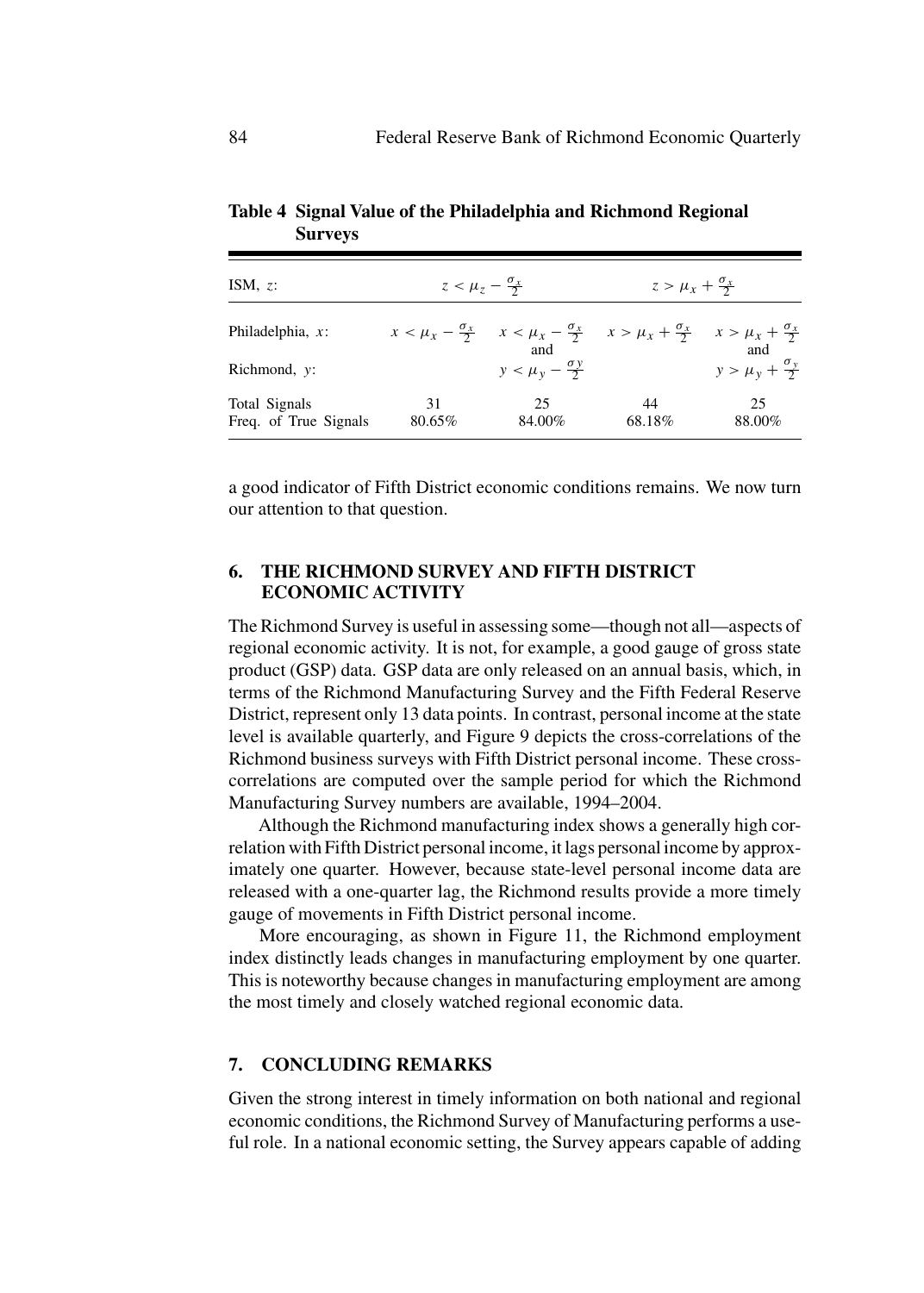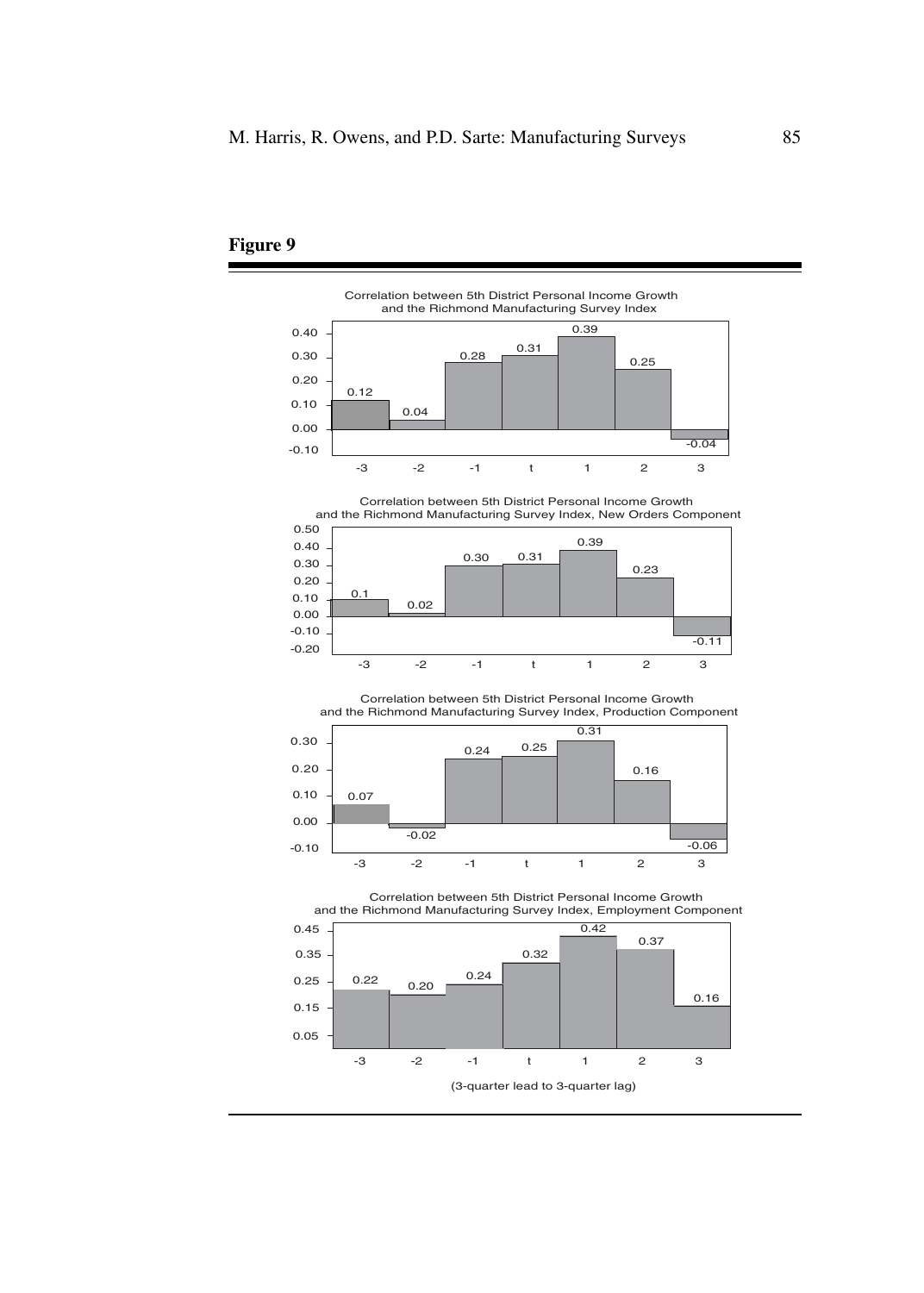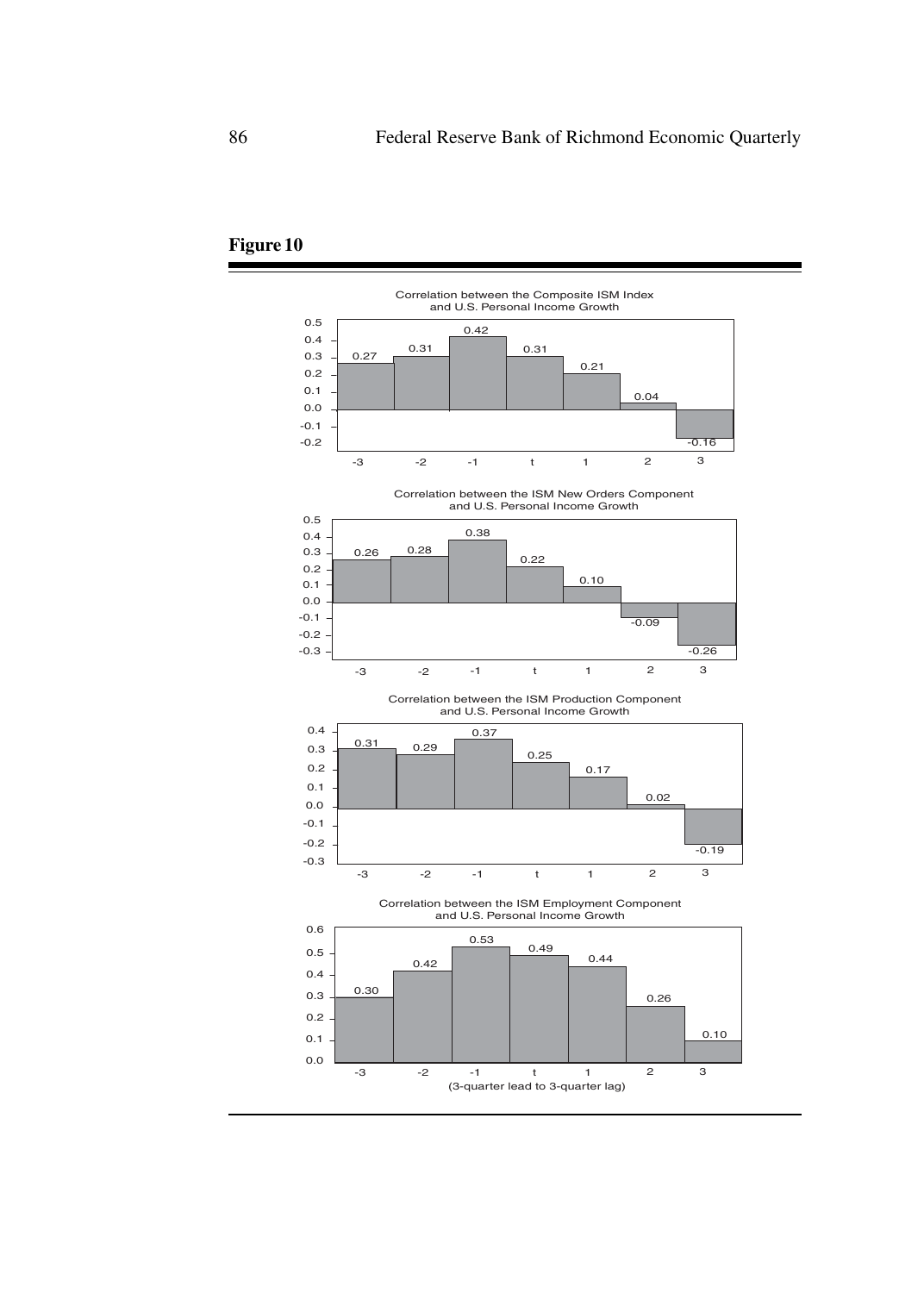| ISM, $z$ :                             | $z < \mu_z - \sigma_z$ |                            | $z > \mu_z + \sigma_z$                                |                               |  |
|----------------------------------------|------------------------|----------------------------|-------------------------------------------------------|-------------------------------|--|
| Philadelphia, $x$ :                    | $x < \mu_x - \sigma_x$ | and                        | $x < \mu_{r} - \sigma_{x}$ $x > \mu_{r} + \sigma_{x}$ | $x > \mu_x + \sigma_x$<br>and |  |
| Richmond, $y$ :                        |                        | $y < \mu_{v} - \sigma_{v}$ |                                                       | $y > \mu_v + \sigma_v$        |  |
| Total Signals<br>Freq. of True Signals | 22.<br>68.18%          | 15<br>86.67%               | 16<br>62.50%                                          | 6<br>66.67%                   |  |

**Table 5 Signal Value of the Philadelphia and Richmond Regional Surveys**

to the ability to forecast the PMI component of the ISM index, especially when combined with the results of the Philadelphia Fed's Survey results. This is important because the ISM has been a very good gauge historically. The ISM is released well ahead of GDP data, and it provides relatively accurate signals of both substantial changes in the growth rate of GDP and turning points in the economy.

Both the Philadelphia and Richmond Federal Reserve Banks produce monthly indexes that are highly correlated with the ISM. The Philadelphia Index is currently released well in advance of the ISM and serves as a valuable predictor of the ISM.

The Richmond Survey results are less useful at present. The results are reported as components only rather than in the format of an ISM-style weighted index. Moreover, the Richmond results are released after the ISM. But this memo suggests that some modification of the Richmond Manufacturing Survey could add substantial value to forecasters. First, as was done in this analysis, existing questions in the Survey could be combined and weighted in a manner similar to the construction of the ISM. One such construction, considered in the memo, is shown to correlate very well with the ISM. A second change would be to advance the release date of the Richmond Survey results. Because the information is currently available internally to the Richmond Fed well before it is released to the public, moving up the release date would provide the same advantage to the public. A second important finding is that the Richmond Survey is a good indicator of economic activity in the Fifth District. It provides a timely view of economic activity in the Fifth Federal Reserve District. While the Richmond Survey tends to lag its Federal Reserve District's personal income measure by around a quarter, the Survey's information is made available well in advance of the District personal income data and so effectively provides an advance look at Fifth District personal income. In addition, the Richmond Survey Index distinctly leads changes in Fifth District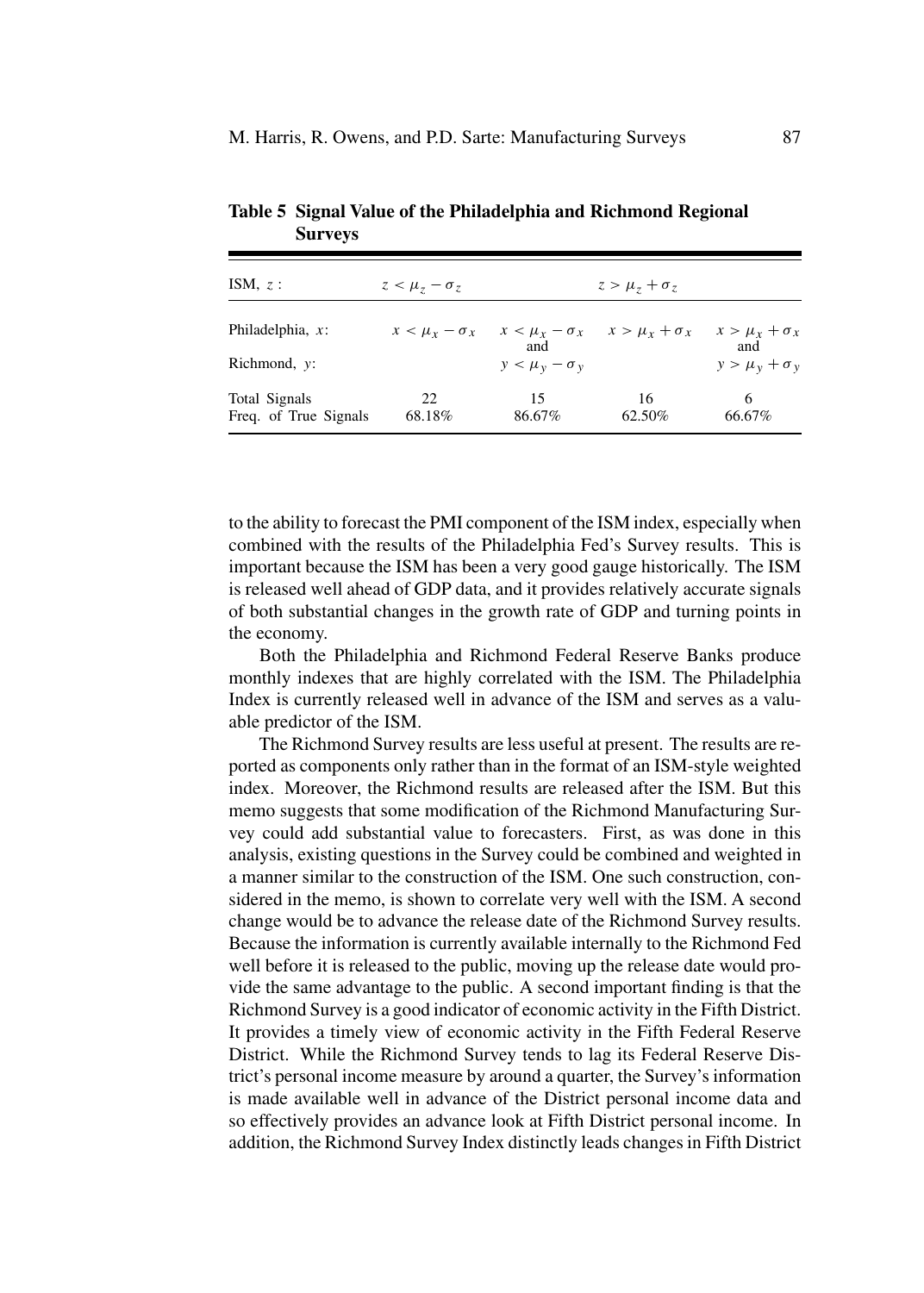



employment, giving an advance indication of changes in the region's labor market.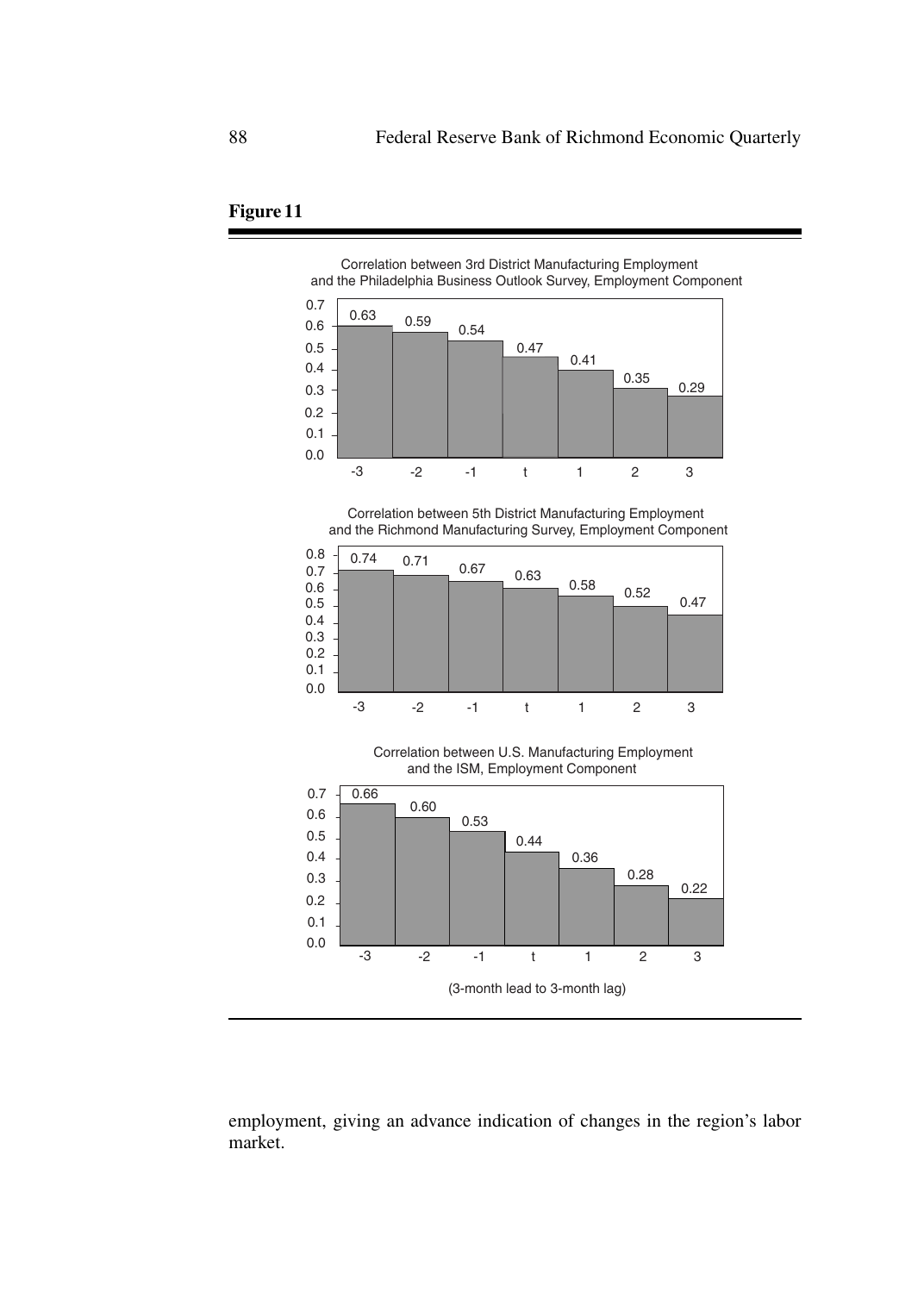# **APPENDIX A: SURVEY OF FIFTH DISTRICT MANUFACTURING ACTIVITY**

| <b>Business Activity Indexes</b>               |                |           |          |                |
|------------------------------------------------|----------------|-----------|----------|----------------|
| Compared to the previous month                 | September      | August    | July     | 3-month avg.   |
| Shipments                                      | 22             | 18        | 6        | 5              |
| Volume of new orders                           | 8              | 13        | 13       | 11             |
| Backlog of orders                              | -6             | 1         | $-3$     | $-3$           |
| Capacity utilization                           | 13             | 9         | 5        | 9              |
| Vendor lead time                               | 14             | 21        | 15       | 16             |
| Number of employees                            | 5              | $-2$      | 6        | 3              |
| Average workweek                               | 1              | $-1$      | 6        | $\overline{c}$ |
| Wages                                          | 10             | 10        | 12       | 11             |
| Six months from now                            |                |           |          |                |
| Shipments                                      | 23             | 28        | 33       | 28             |
| Volume of new orders                           | 24             | 24        | 31       | 26             |
| Backlog of orders                              | 5              | 11        | 14       | 10             |
| Capacity utilization                           | 10             | 16        | 17       | 15             |
| Vendor lead time                               | 11             | 6         | 4        | 7              |
| Number of employees                            | 3              | 7         | 9        | 6              |
| Average workweek                               | $\overline{7}$ | $-4$      | $\theta$ | 1              |
| Wages                                          | 34             | 42        | 46       | 41             |
| Capital expenditures                           | 9              | 19        | 17       | 15             |
| <i>Inventory levels</i>                        |                |           |          |                |
| Finished good inventories                      | 16             | 16        | 19       | 17             |
| Raw materials inventories                      | 11             | 7         | 7        | 8              |
| <b>Price trends</b>                            |                |           |          |                |
| (percent change, annualized)<br>Current trends |                | September | August   | July           |
| Prices paid                                    |                | 1.71      | 2.28     | 2.33           |
| Prices received                                |                | 1.25      | 2.17     | 3.20           |
| Expected trends during next 6 months           |                |           |          |                |
| Prices paid                                    |                | 1.25      | 2.17     | 3.20           |
| Prices received                                |                | 0.08      | 1.37     | 2.59           |

Notes: Each index equals the percentage of responding firms reporting increase minus the percentage reporting decrease. Data are seasonally adjusted. Results are based on responses from 94 of 201 firms surveyed

All firms surveyed are located in the Fifth Federal Reserve District, which includes the District of Columbia, Maryland, North Carolina, South Carolina, Virginia, and most of West Virginia.

÷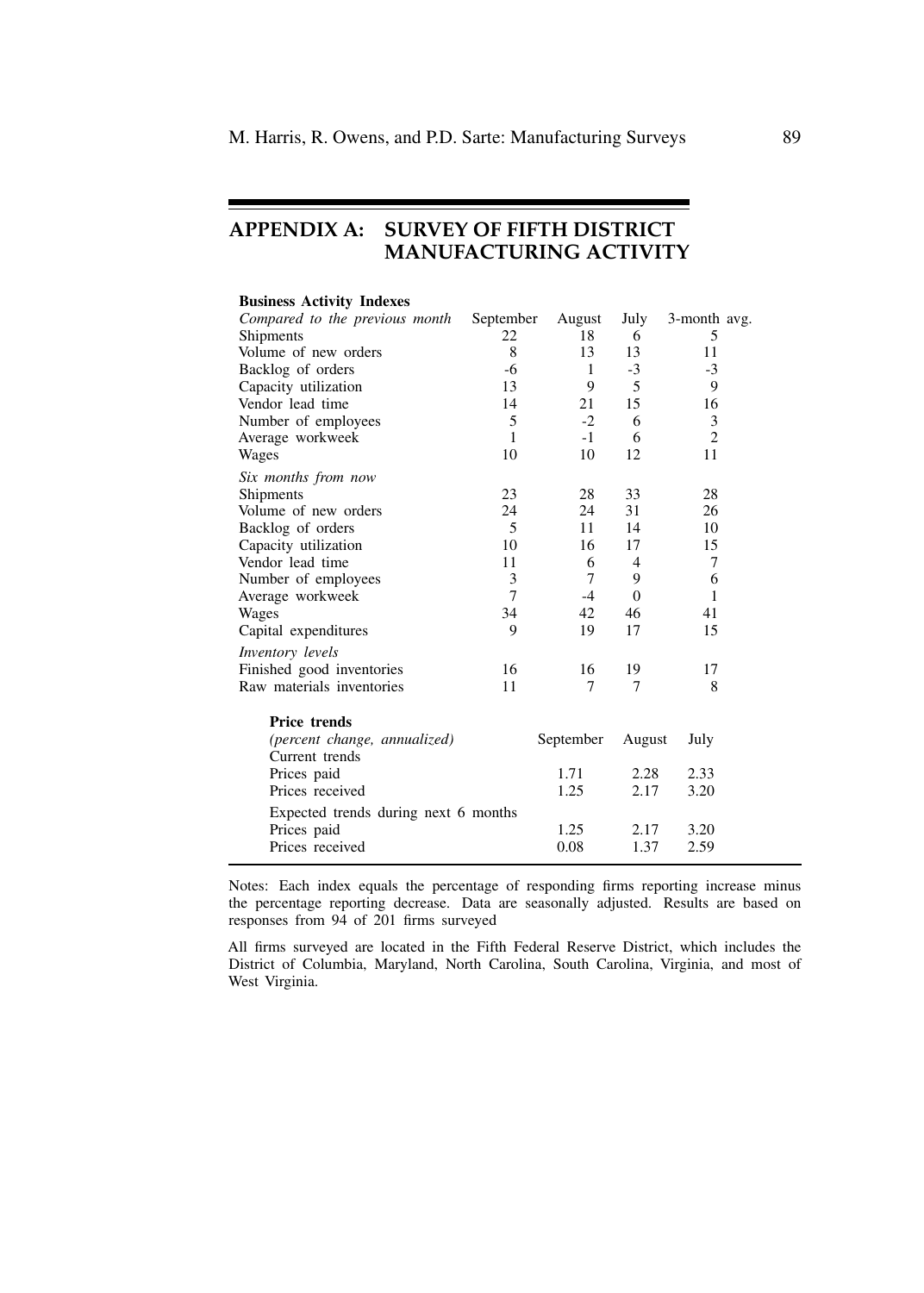# **APPENDIX B: FIFTH DISTRICT MANUFACTURING ACTIVITY PRESS RELEASE**

## **Manufacturing Output Strengthens in September; Employment Improves; Average Workweek Flat**

On balance, manufacturing activity continued to generally strengthen in September, according to the latest survey by the Richmond Fed.<sup>6</sup> Factory shipments advanced at a quicker pace although the growth of new orders edged lower. Backlogs retreated into negative territory while capacity utilization inched slightly higher. Vendor lead-time grew more slowly than last month while raw materials inventories grew at a slightly faster rate. On the job front, manufacturers reported that worker numbers were higher at District plants; the average workweek was flat and wage growth stayed on pace of recent months.

Looking ahead, respondents' expectations were generally less optimistic than those of a month ago—producers looked for shipments and capital expenditures to grow at a somewhat slower pace during the next six months.

Price increases at District manufacturing firms continued to increase at a modest pace in September. Raw materials prices grew at a marginally slower rate, while finished goods prices grew at a slightly quicker rate. For the coming six months, respondents expected raw materials goods prices to increase only modestly and finished goods prices to be nearly flat.

## *Current Activity*

In September, the seasonally adjusted shipments index inched up four points to 22, and the new orders index inched down five points to 8. In addition, the order backlogs index moved into negative territory, losing seven points to end at -6. The capacity utilization index advanced four points to 13 while the vendor lead-time index shed seven points to 14. The level of finished goods inventories was unchanged in September when compared to August, while the level of raw materials inventories increased. The finished goods inventory index held steady at 16, while the raw materials inventory index added four points to finish at 11.

## *Employment*

Employment at District plants showed signs of improvement in September. The employment index posted a seven-point gain to 5 from -2; the average

<sup>6</sup> Released 12 October 2004.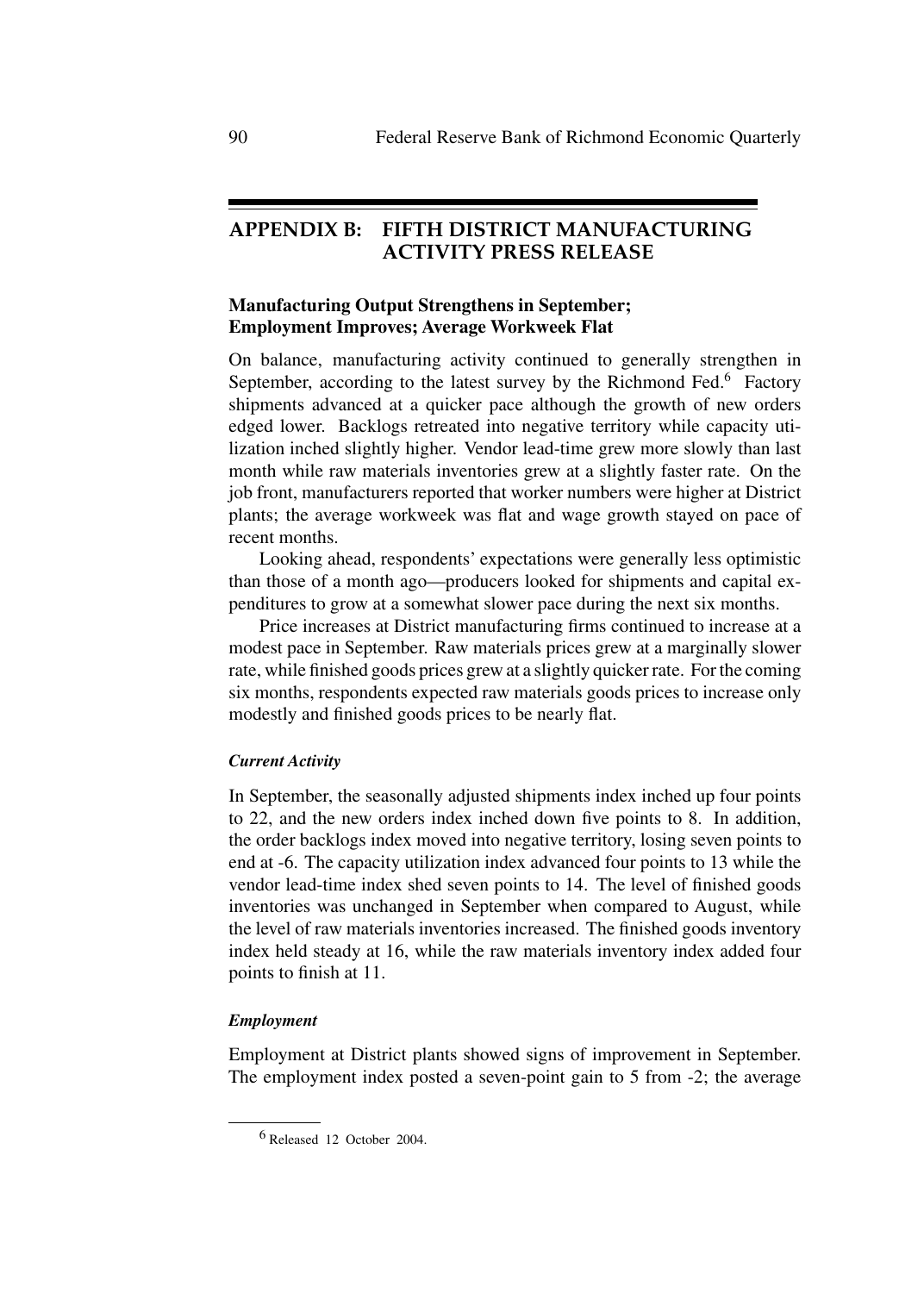workweek index picked up two points to 1 from -1. Wage growth remained modest, matching August's reading of 10.

#### *Expectations*

In September, contacts were slightly less optimistic about demand for their products during the next six months. The index of expected shipments moved down five points to 23, while the expected orders index stayed at 24. The expected orders backlogs index dropped six points to end at 5 and the expected capacity utilization index shed six points to 10. The index for future vendor lead-time inched up five points to 11. In contrast, planned capital expenditures registered a ten-point loss to 9.

Manufacturers' plans to add labor in coming months were mixed. The index for expected manufacturing employment inched down four points to 3, while the expected average workweek index advanced eleven points to 7. The expected wage index posted a ten-point loss to 9.

## *Prices*

Price changes remained modest in September. Manufacturers reported that the prices they paid increased at an average annual rate of 1.71 percent compared to August's reading of 2.28 percent. Finished goods prices rose at an average annual rate of 1.25 percent in September compared to 0.79 percent reported last month. Looking ahead to the next six months, respondents expected supplier prices to increase at a 1.25 percent annual rate compared to the previous month's 2.17 percent pace. In addition, they looked for finished goods prices to nearly match the pace of last month's expected 1.37 percent rate.